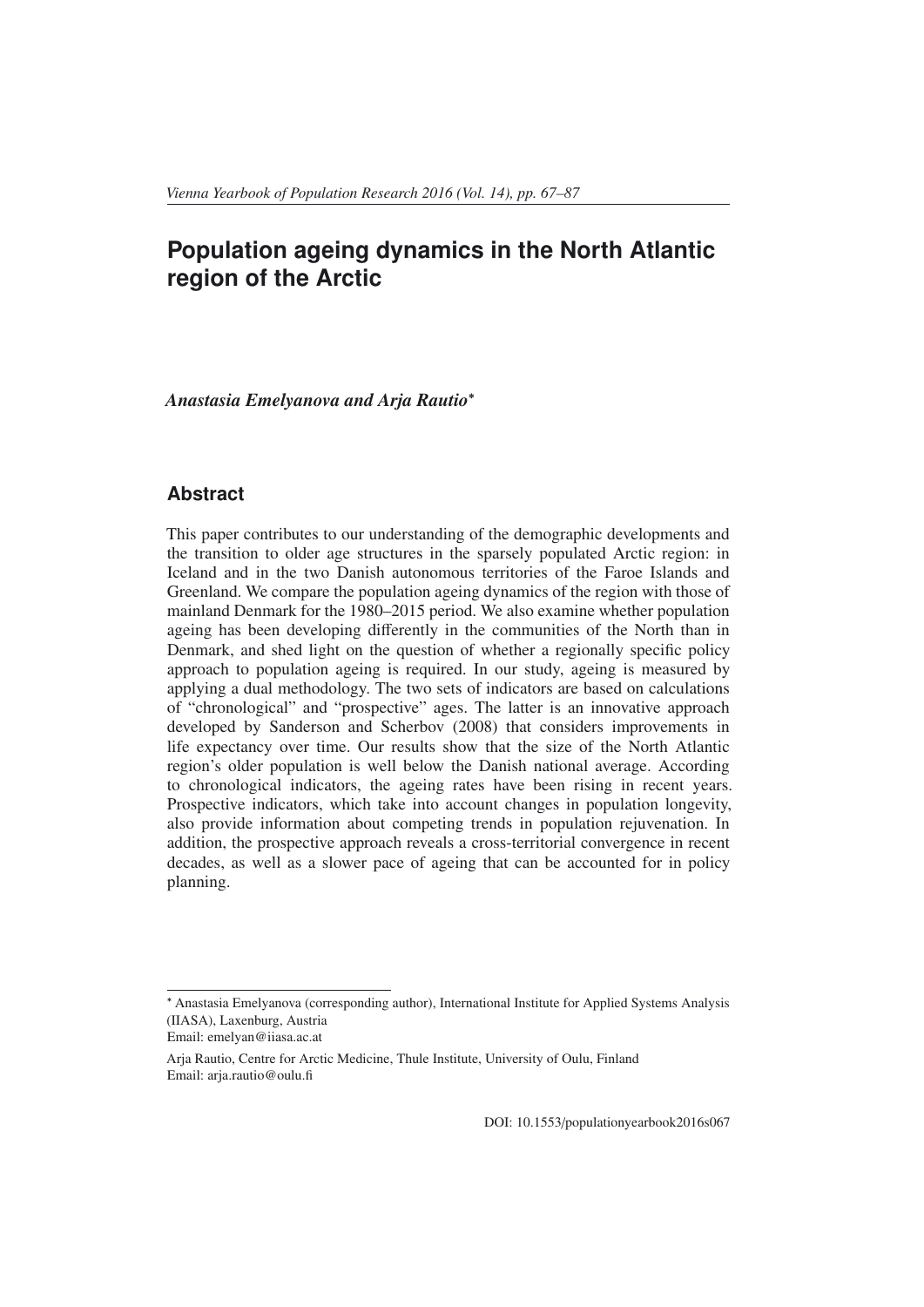# **1 Introduction**

# 1.1 Study aims

The dynamics of "getting older" are central to "every single aspect of planning at every single imaginable level: from the individual to the workplace to the societal to the global levels" (Leeson 2002, 5). Indeed, the phenomenon of population ageing, which is currently taking place almost everywhere in the world, is unfolding on a scale hitherto unseen in human history. The question of how societies should deal with population ageing has sparked heated debates across political and scientific forums, especially in countries where life expectancy is very high, and the population has reached its highest-ever point in terms of maturity (World Health Organization 2011). At the same time, in the existing research, ageing that occurs at a subnational and at smaller territorial levels has received considerably less attention than ageing in major world regions and across countries.

Past research has shown that the rate of population ageing observed within remote communities of the Arctic region differs, sometimes significantly, from the average rates of the countries to which those communities belong, and from the rates of the southern territories of Arctic countries. This pattern has been observed in various parts of the Arctic, such as in the Barents Euro-Arctic region (Danilova et al. 2011; Nummela et al. 2011; Emelyanova and Rautio 2012; Emelyanova and Rautio 2016), the Russian North (Danilova and Golubeva 2011; Emelyanova and Rautio 2013), the Nordic region (Nordregio publications, cited below), the North American Arctic (Moore and Pacey 2004; Hamilton and Mitiguy 2009; Wilson et al. 2012; Lewis 2013), and across the Arctic as a whole (Larsen and Fondahl 2014; Emelyanova 2015). These authors have generally found that the ageing process in the sparsely populated communities of the Arctic can transform those communities at every level, and can profoundly distort the age composition of local populations. Subnationallevel data from these studies suggest that policy action on ageing that takes into account the particular characteristics of the North is needed, and that modifications of policy action at the national level may be required if cross-territorial differences are found to be substantial.

The North Atlantic region of the Arctic includes Iceland and two autonomous territories of Denmark: namely, the Faroe Islands and Greenland (Figure 1). These areas have many common features. For example, all of these areas have (i) a closed geographical location, (ii) a high degree of peripherality and isolation, (iii) geopolitical status as part of Europe, (iv) an egalitarian social structure, (v) a parliamentary system of government, (vi) a small domestic market with fishing being a predominant source of income, and (vii) a population living in either relatively small urban centres or remote settlements. There is something of a gap in the demographic literature on this part of the Arctic, especially with regard to the ageing of its population. We aim to fill this gap with this study.

Several papers published in English have contributed to our understanding of the demography of coastal societies of the North Atlantic (Foss and Juvkam 2005;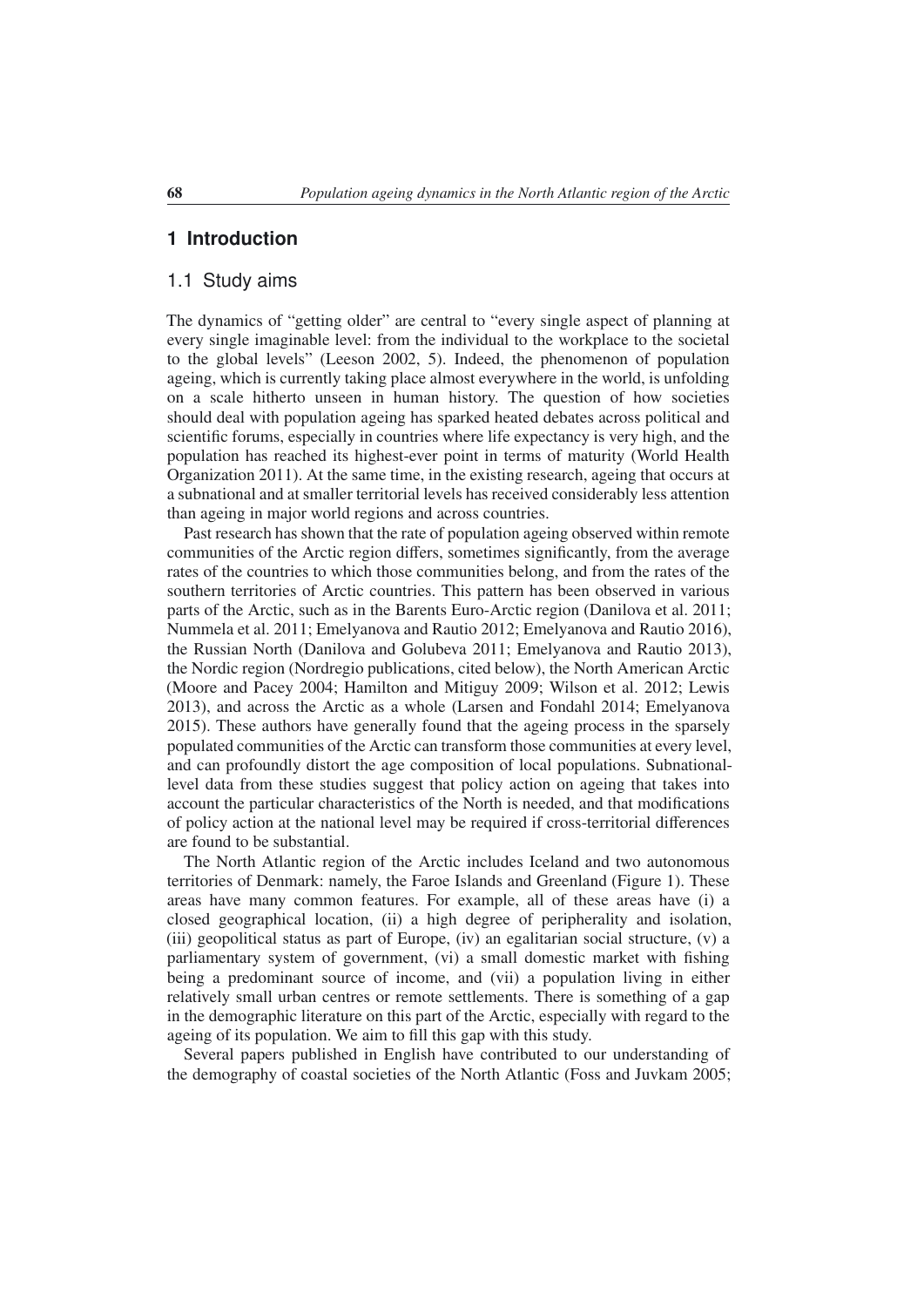#### Figure 1:

The area of the study: North Atlantic, including Iceland, Greenland, and the Faroe Islands



Source: The North Atlantic Marine Mammal Commission, http://www.nammco.no/.

Gløersen 2005; Rauhut et al. 2008; Hansen et al. 2011; Rasmussen 2011; Hansen et al. 2012b; Hörnström and Roto 2013, Roto et al. 2014, Roto and Rasmussen 2016). However, relatively few of these papers have addressed the issue of societal ageing, even though population ageing, along with urbanisation, are among the most pronounced demographic trends of recent years.

According to the sources cited above, the demographics of the North Atlantic region have changed dramatically over the past 40 years. Migration has been a strong driver of this change, with many consequences for the age structures of small communities. Currently, as in the past, large-scale industrial projects and recurrent financial crises in the region are triggering waves of migration. For instance, the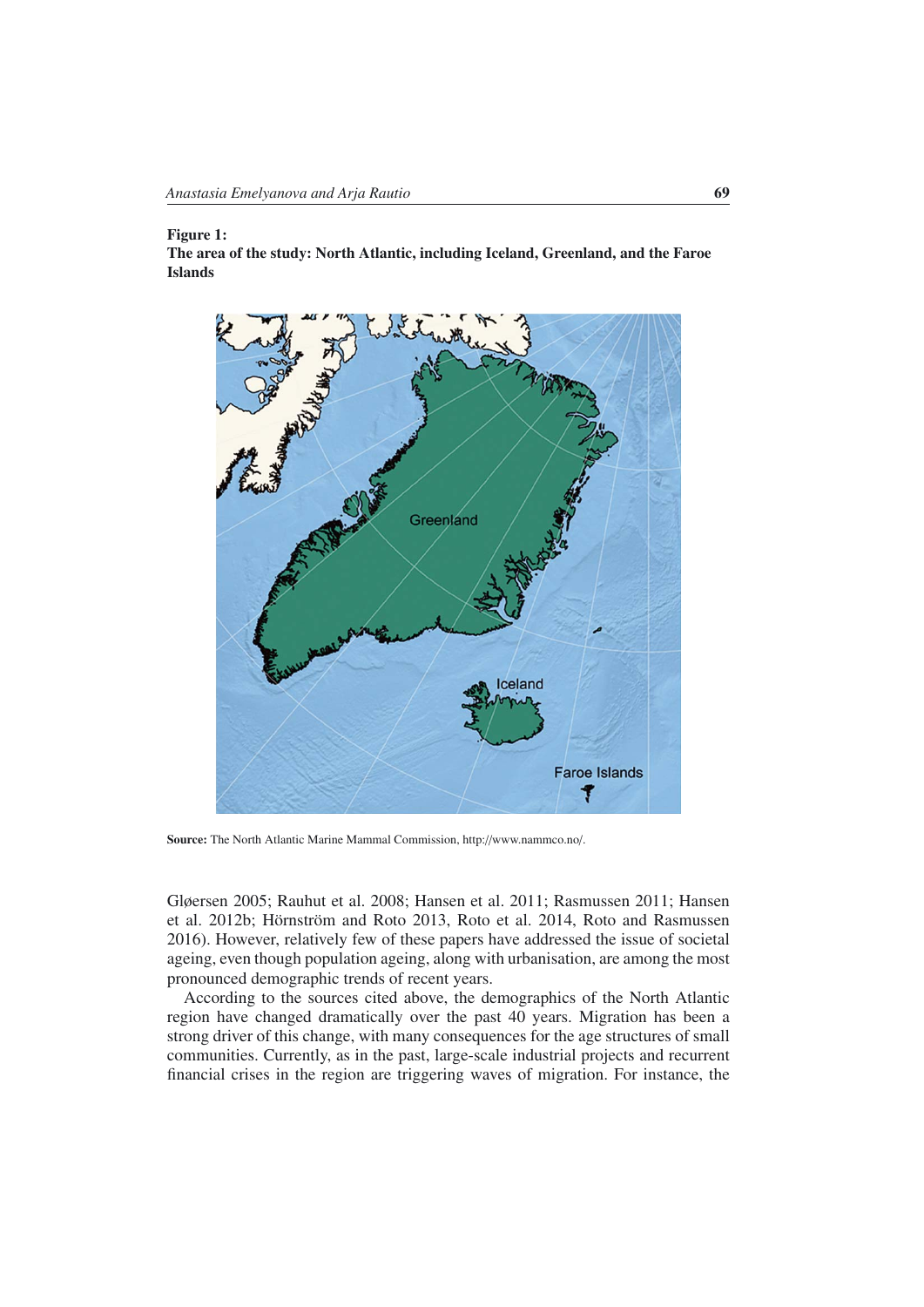main demographic crisis in the Faroe Islands is related to changes in the fisheries sector. While the sector was successful in the 1970s, it experienced a collapse associated with overfishing in the 1990s, which in turn led to overinvestment, unemployment, and out-migration. As a result of heavy emigration between 1989 and 1994, the population of the Faroe Islands declined by 10%. Since the 2000s, positive economic changes have stabilised migration. In the case of Greenland, the island moved from Danish colonial status to Home Rule in 1979. This new status led to a large wave of out-migration, and the emigration rate of native Greenlanders did not decrease until more attractive workplaces were established and investments in education were made in the territory. Thousands of people emigrated from Iceland in 2008–2009 in the wake of the financial collapse of 2008; this was the largest wave of migration from Iceland since 1887.

These historical events have caused the populations of the North Atlantic region to age rapidly. Although the region still has higher birth rates than most European countries, emigration rates have been especially high among people of reproductive ages. The older population has risen most sharply in Iceland and in Greenland, where the age structures had been young, but changed due to significant outflows of people of childbearing age, and particularly of young women pursuing educational and career opportunities elsewhere. As these trends have distorted the birth-death balance, societal ageing has become particularly intense in remote coastal areas of the North Atlantic.

In light of these developments, the aim of this paper is to construct a comprehensive cross-regional profile of demographic ageing in the North Atlantic for the 1980–2015 period using the available background data. We identify the major demographic events that have been contributing to the shift towards the ageing of the North Atlantic populations. In addition to using the traditional approach to measuring ageing, we are rethinking ageing trends, and thus apply a new "prospective" methodology. This approach allows us (i) to identify the oldest and the youngest areas in the region, as well as the areas that are ageing the fastest and the slowest (or that are, by contrast, rejuvenating); (ii) to compare the ageing rates of the Danish autonomous territories to those of mainland Denmark; and, finally, (iii) to examine whether the ageing trends are converging or diverging across the countries and territories of the North Atlantic. The analysis will be of interest to demographers, social scientists, and policy planners. Appendix 1 summarises the ageing rates for the North Atlantic and Denmark for both sexes for the period under study.

# 1.2 Methods

In this study, we measure population ageing by applying a dual methodology, and compare the results of the traditional and the new "prospective" approaches to measuring ageing. The main difference between the two methodologies is the age on which these measures are based: the chronological age or the prospective age.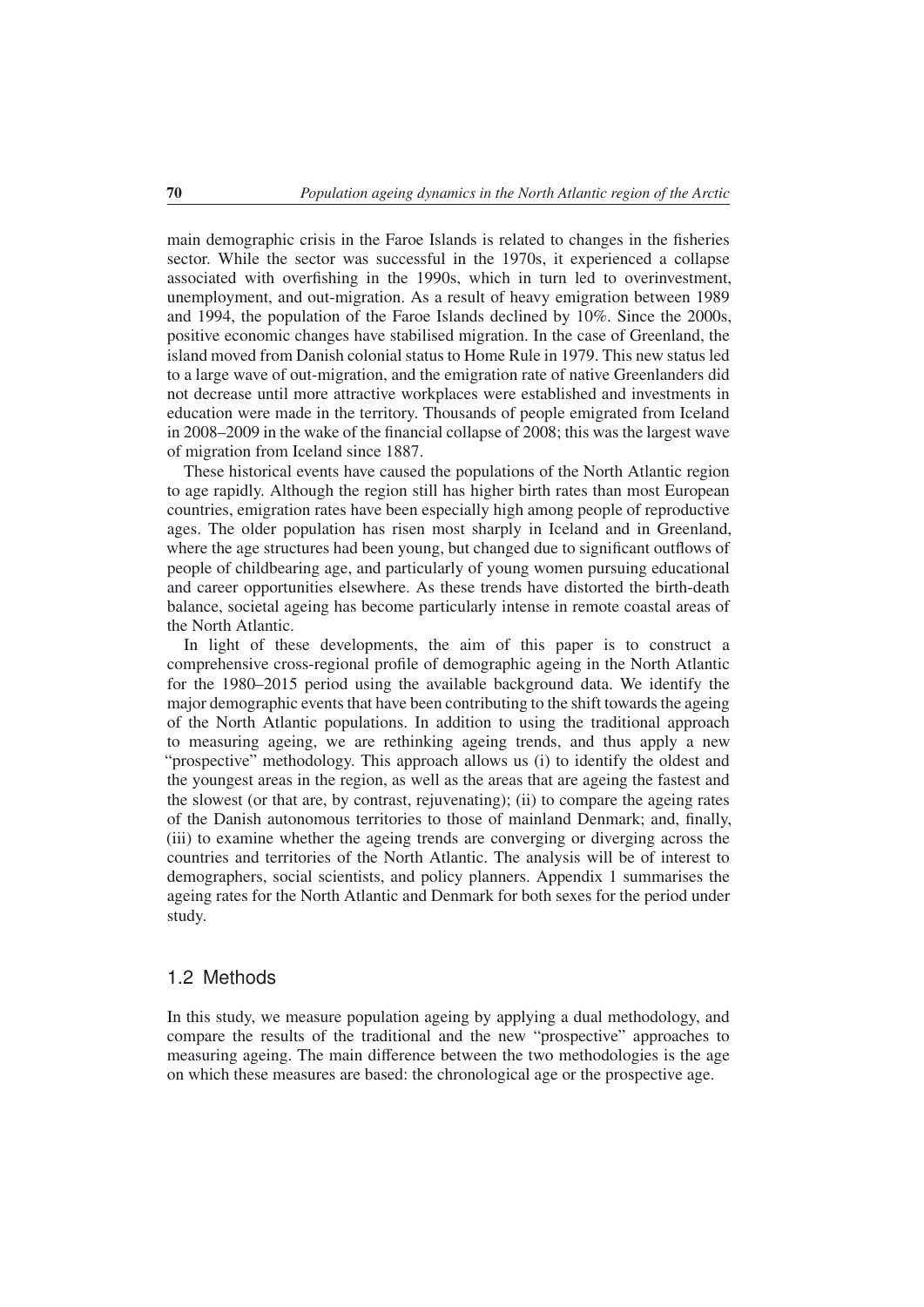The traditional indicators of population ageing include the median age (MA), the share of people over the age of 60 (Prop  $60+$ ), the ageing index (AI), and the oldage dependency ratio (OADR) (e.g., monitored in United Nations 2015). The MA is represented by a line drawn to numerically divide the population into two equal parts: one older and one younger than the age at the dividing line. The Prop 60+ relates the population aged 60 and older to the total population. The AI refers to the percentage of people aged 60 and older divided by the number of children aged zero to 14. The OADR relates the number of people aged 60 and older to the number of people aged 15 to 59.

These indicators are based on chronological age; that is, on the number of years already lived. As these indicators are monitored internationally and are cited in most studies on societal ageing, they allow researchers to make broad regional and even global comparisons of ageing trends. The computation techniques used to construct these indicators are relatively simple, as they involve subdividing population statistics by age and sex. In this text, we refer to results related to these indices as having been measured in a "traditional" or a "chronological" way.

Traditional measures are based on a simplified understanding of ageing, with chronological age being the only parameter considered. However, a number of scholars have recently argued that these indicators are too limited (Denton and Spenser 2000; Sanderson and Scherbov 2008, 2010). According to these authors, the age of an individual is not commensurable across different historical points in time. For example, a Greenlander who was aged 60 in 1900 had far fewer remaining years of life than his 60-year-old descendant living today due differences in life expectancy (LE), health, and well-being during these two periods. These observations have led scholars to rethink how we measure age and ageing, with new metrics of ageing being introduced by Scherbov and Sanderson (2008). These new measures incorporate changes in people's characteristics beyond traditional chronological age, such as prospective age and changes in remaining life expectancy  $(RLE)$ .

If we are considering purely chronological age, we know that a person who had reached the age of, say, 50 in 1900 or in 2015 had lived for precisely 50 years. If, however, we are considering prospective age, we cannot assume that the person's remaining number of years was constant between 1900 and 2015, given that today's LE at older ages is longer and is continually increasing. For a more detailed explanation of prospective age, we refer the reader to the publications of Sanderson and Scherbov (2008, 2013, 2016), who originated and developed the concept of prospective ageing.

Here we give one explanatory example linked to the North Atlantic context. In 1900, a 50-year-old Icelandic woman had 20.4 remaining years to live, while a 50 year-old Icelandic man had 17.4 remaining years to live (Table 1). We estimated new prospective ages in 1950, 2000, and 2015 based on these RLEs from 1900. Between 1900 and 2015, the prospective ages of 50-year-old Icelandic men and women rose by around 15 years. Thus, in Iceland in 2015, 66-year-old women and 67-year-old men were "the new 50-year-olds" relative to their forebears of 1900. This substantial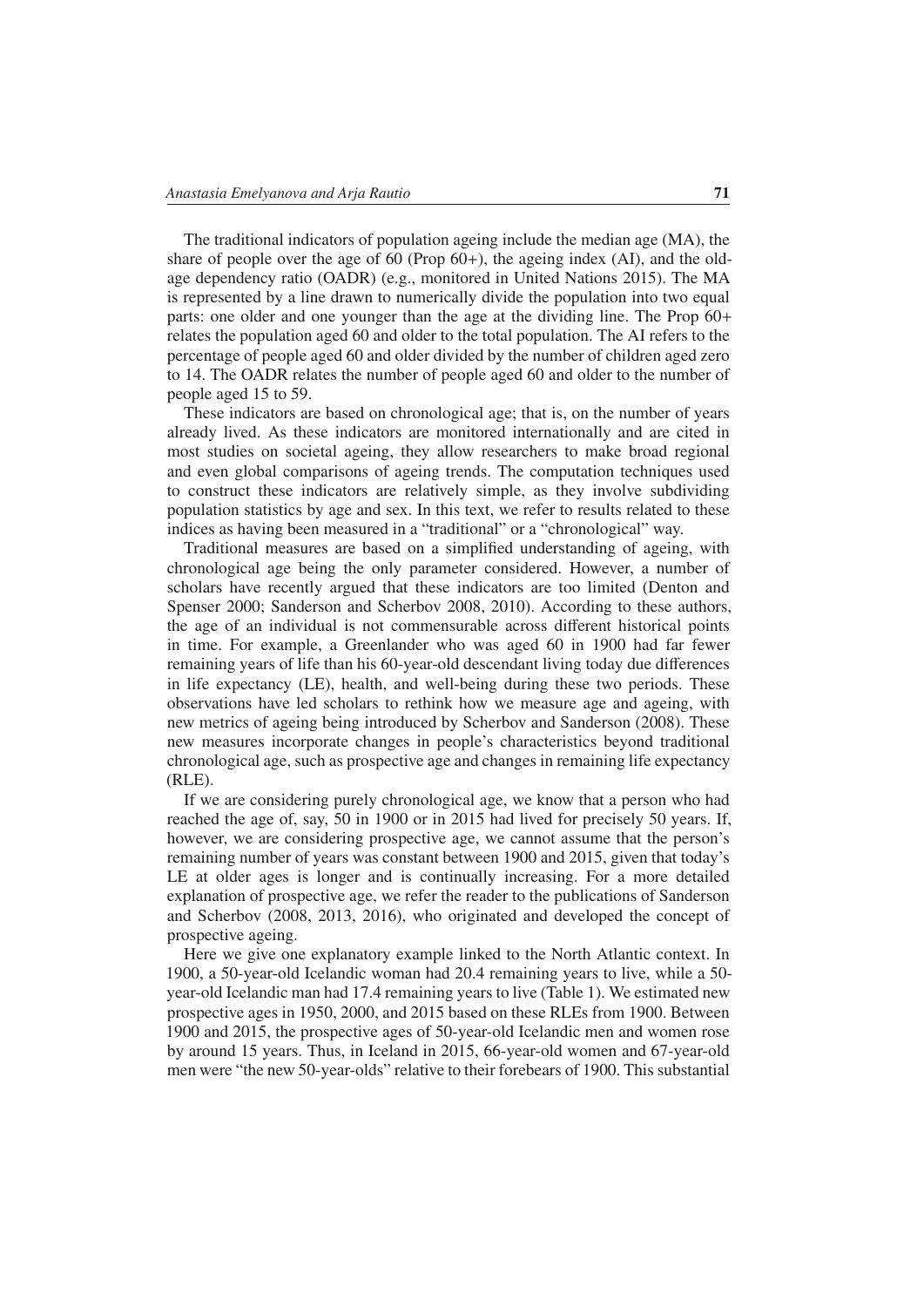#### Table 1:

The calculated prospective ages in 1950, 2000, and 2015 at which remaining life expectancy (RLE) is the same as at the age of 50 in 1900, by sex, standard year – Iceland 1900

|                              | <b>Males</b> | <b>Females</b> |
|------------------------------|--------------|----------------|
| RLE at the age of 50 in 1900 | 17.4         | 20.4           |
| 1950                         | 60.3         | 59.8           |
| 2000                         | 65.4         | 64.0           |
| 2015                         | 67.4         | 66.1           |

Source: Data on life expectancies at different ages were obtained from the Human Mortality Database and Statistics Iceland (for the year 2015). Prospective ages are calculated by the authors.

growth in RLE cannot be ignored when population ageing is measured, as failing to take prospective age into account may give a false picture of how old the society in question was in the past, is in the present, and will be in the future.

The prospective indicators in this analysis include the share of people with an RLE of 15 years or less (Prop RLE 15), the prospective median age (PMA), the prospective ageing index (PAI), and the prospective old-age dependency ratio (POADR). The PMA is derived from the life table in which the remaining LE is the same as the MA in the reference year: in this study, the life table refers to Iceland in 2005. The Prop RLE 15 is calculated as the number of people in age groups in which the RLE is 15 years or less, divided by the total population. The POADR makes the share of people older than the RLE of 15 years or less the old-age threshold in the numerator, which is divided by the number of people between the ages of 15 and the old-age threshold. The PAI relates the number of people older than RLE 15 or less to the number of children between the ages of zero and 14. More information on the computation techniques used for prospective indicators can be found in the publications of Sanderson and Scherbov from 2008 to 2016 (see references).

Prospective indices consider changes in longevity, and refer to a floating number of prospective years to live, as denominated in Table 1, instead of a constant number of chronological years. For the chronological indices, a 60-year age threshold is used in the calculations. It may sound artificial to consider all people older than age 60 as old. This population group is highly heterogeneous and is largely still productive in labour market terms. Moreover, retirement ages can be well above 60; in Iceland, for example, the official retirement age is 67 (Hansen et al. 2012, 18). However, this analysis focuses on demographics rather than on labour force analysis, and 60 is chosen as a reasonable basis for cross-regional comparisons. As the age threshold of 60 is used in a pan-Arctic study on ageing (data available in Emelyanova [2015]), relying on this threshold also facilitates numerical comparisons on ageing between the North Atlantic and the rest of the Arctic region. Regardless of whether we use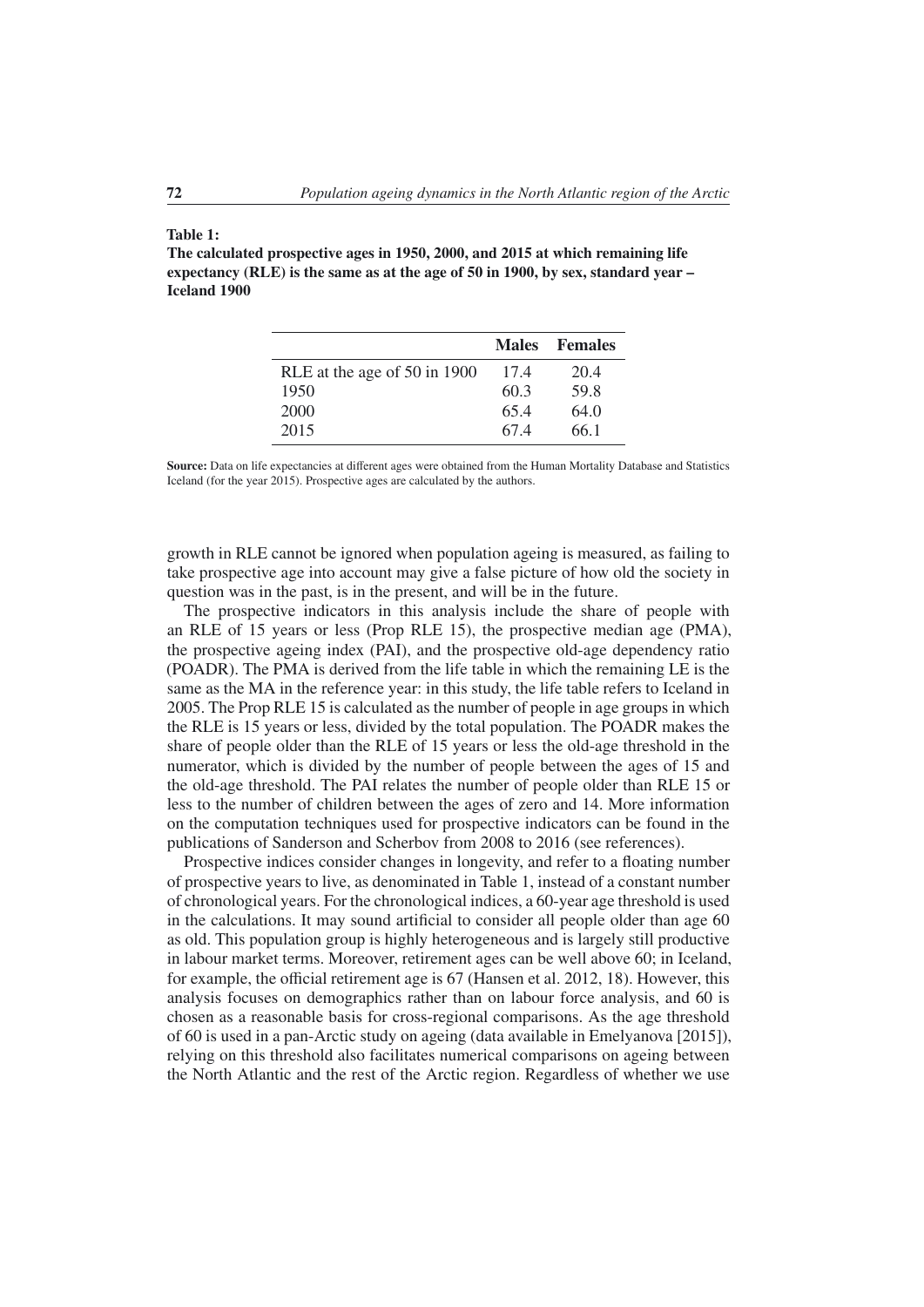an age threshold of 60 or 65, the trends in ageing dynamics measured will show the same pattern.

#### **2 Results and discussion**

The North Atlantic region has a population that is already out of balance in many respects (Rauhut et al. 2008; Hansen et al. 2011, 2012a, 2012b; Roto et al. 2014). The complex interrelations of migration, natality, death rates, and family choices suggest that the size and the characteristics of this population are changing dramatically, and that policy regulation is needed. Without entering into a broader discussion of these issues, it is important that we mention several intraregional demographic features of the area under study: (i) North Atlantic reproduction rates are comparatively high, but have been declining in recent decades due to changes in mortality and fertility; and (ii) migration heavily distorts the birth-death balance, and leads to particularly intense societal ageing trends in rural and remote areas. These areas are ageing rapidly because large shares of young people (notably young women) leave to find employment, marry, and further their education in the capitals and larger cities of the North Atlantic, including Nuuk, Reykjavik, Akureyri, and Torshavn. Below, we identify the scope of ageing heterogeneity and cross-territorial ´ trends for recent decades in the North Atlantic setting.

#### 2.1 Patterns of longevity at a later age

Longevity is a powerful driver of population ageing. Greenland's average LE was lower than that of Iceland and the Faroe Islands at the beginning of the 1980s, which caused a noticeable cross-territorial gap. In 2015, the populations of Iceland and the Faroe Islands had a life expectancy of 82 years, or eight years more than the population of Greenland (Statistics Iceland 2016; Statistics Faroe Islands 2016; Statistics Greenland 2016). In fact, Icelandic men have a LE at birth (81 years) that is among the highest in the world, and that is two years higher than the LE of Faroese men. The life expectancies of Icelandic females and males have been steadily converging due to male "leapfrogging" (Statistics Iceland 2016).

Alternative measures of ageing use the expected time to death derived from life tables. Lutz and colleagues have argued that the traditional LE at older ages should be complemented with estimates of how many people with an RLE of 15 years or less there are in the population, as these people are more likely to be dependent on public services than the population aged 60 or 65+ (Lutz et al. 2008). While life expectancy has increased across the region, it has grown to varying degrees at different ages (Table 2). Longevity has clearly risen more slowly at later ages than at birth. For example, an average increase of 5–8 years in LE at birth translates into an average increase of just 1–4 years at the ages at which RLE is equal to 15 (Age RLE 15). In recent decades, the growth in the age at which RLE 15 is reached has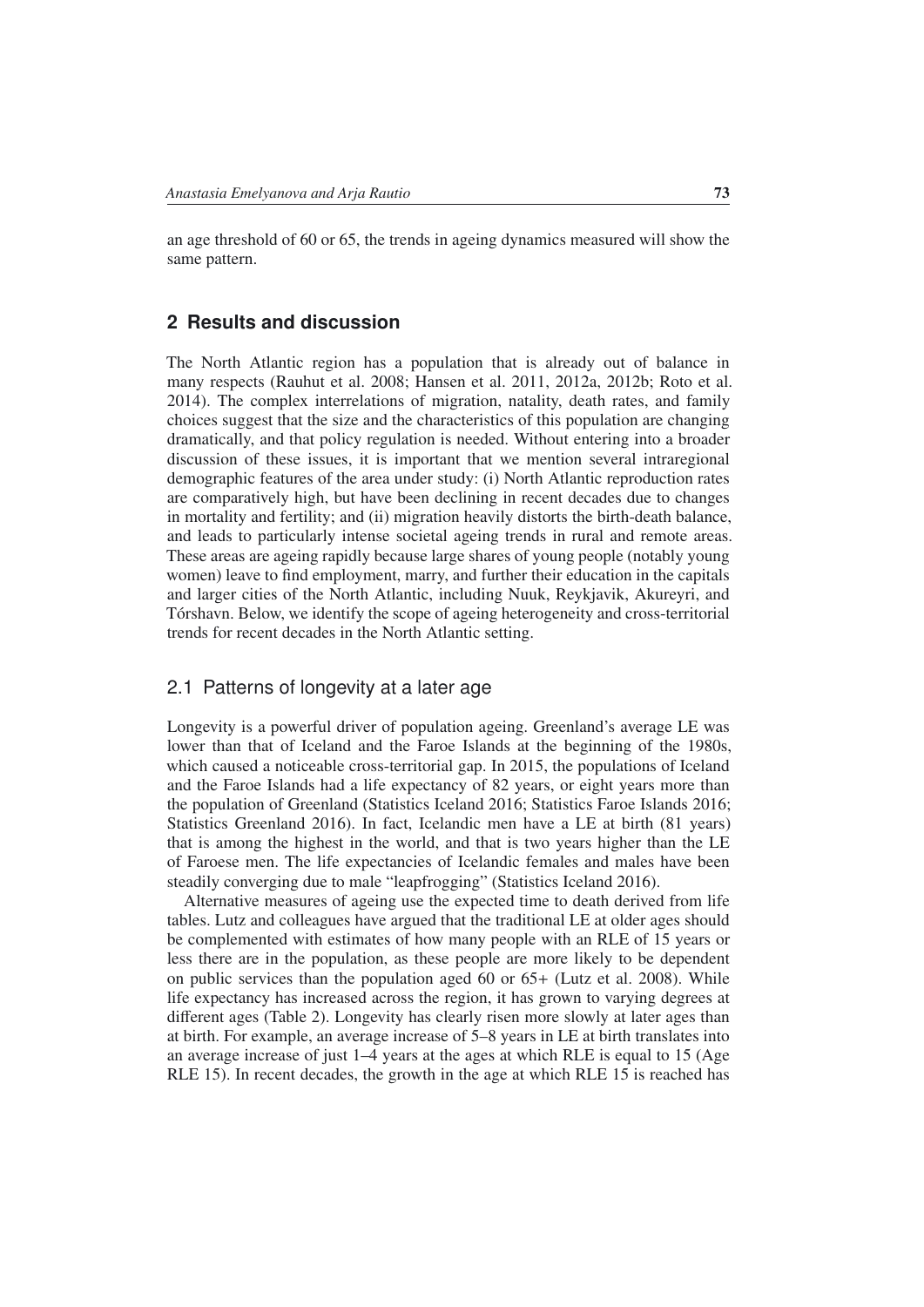been insignificant among Greenlandic men and women, but has been particularly strong in the Faroe Islands due to recent increases in longevity, and possibly due to improvements in the national health care system.

Another indicator that directly reflects changes in longevity is the median age (MA). If we compare the MA standardised for expected RLE (prospective) with traditional (retrospective) LE, we see that the MA provides more accurate estimates of changes in the length of a population's life and health. The MA in the North Atlantic has been gradually rising for both sexes, and has increased by almost 10 years over the past three decades. In 2013, the MA of the region's population reached 36 years, or four years lower than the Danish MA. In 1980, by contrast, the MA of the North Atlantic population was eight years lower than the Danish MA. While the cross-territorial differences have diminished, the gender gap in the MA has been consistent throughout the period, with women having an MA that was 2–3 years higher than that of men in all territories.

The median age has increased due to two trends that have intensified since the end of the 1960s: decreasing birth rates and increasing LE. While the birth rates in the North Atlantic have declined slightly less than in the Nordic region, and considerably less than elsewhere in Europe, these decreases have still been pronounced. Whereas the TFR (total fertility rate) in Iceland rose as high as four in 1964, it had fallen to 1.8 by 2015 (Statistics Iceland 2016). In Greenland, the TFR decreased from 2.7 in 1970 to 2.0 in 2015 (Statistics Greenland 2016). In the Faroe Islands, the TFR declined from 3.4 to 2.4 over the same period (Statistics Faroe Islands 2016). Deviations from the levels of fertility attained will also have large effects on population change. According to United Nations forecasts, Iceland and the Faroe Islands will have TFRs of 1.8 in 2050; while according to the authors' projections, the TFR in Greenland will grow to 2.2 by 2050.

Future birth rates could also be affected by national policies, and, to some extent, by abortion rights. In Greenland, women have full access to abortion services; while in the Faroe Islands and Iceland, access to abortion is restricted to certain cases of medical or social necessity. The abortion rate in Greenland grew substantially over several decades prior to the 2000s, whereas in the other two territories, where abortions are restricted, the rates have been low (Johnston 2016). However, there have been no drastic changes in abortion rates in the recent past, possibly because more information is being made available about contraception and family planning. The question of why these policies have affected fertility rates at the local level needs to be further investigated. It has been suggested that the North Atlantic is entering the final stage of the Demographic Transition model (from high to low births and deaths). Additional changes in fertility at the local level could be caused by higher educational attainment, financial uncertainties and crises in local economies, intense urbanisation, the labour market behaviour of higher educated women, and other local factors.

Conventional median ages have been compared to PMAs, which are calculated on the basis of period life tables and adjusted to the respective changes in life expectancy. Just as economic analysts compute the outputs of various countries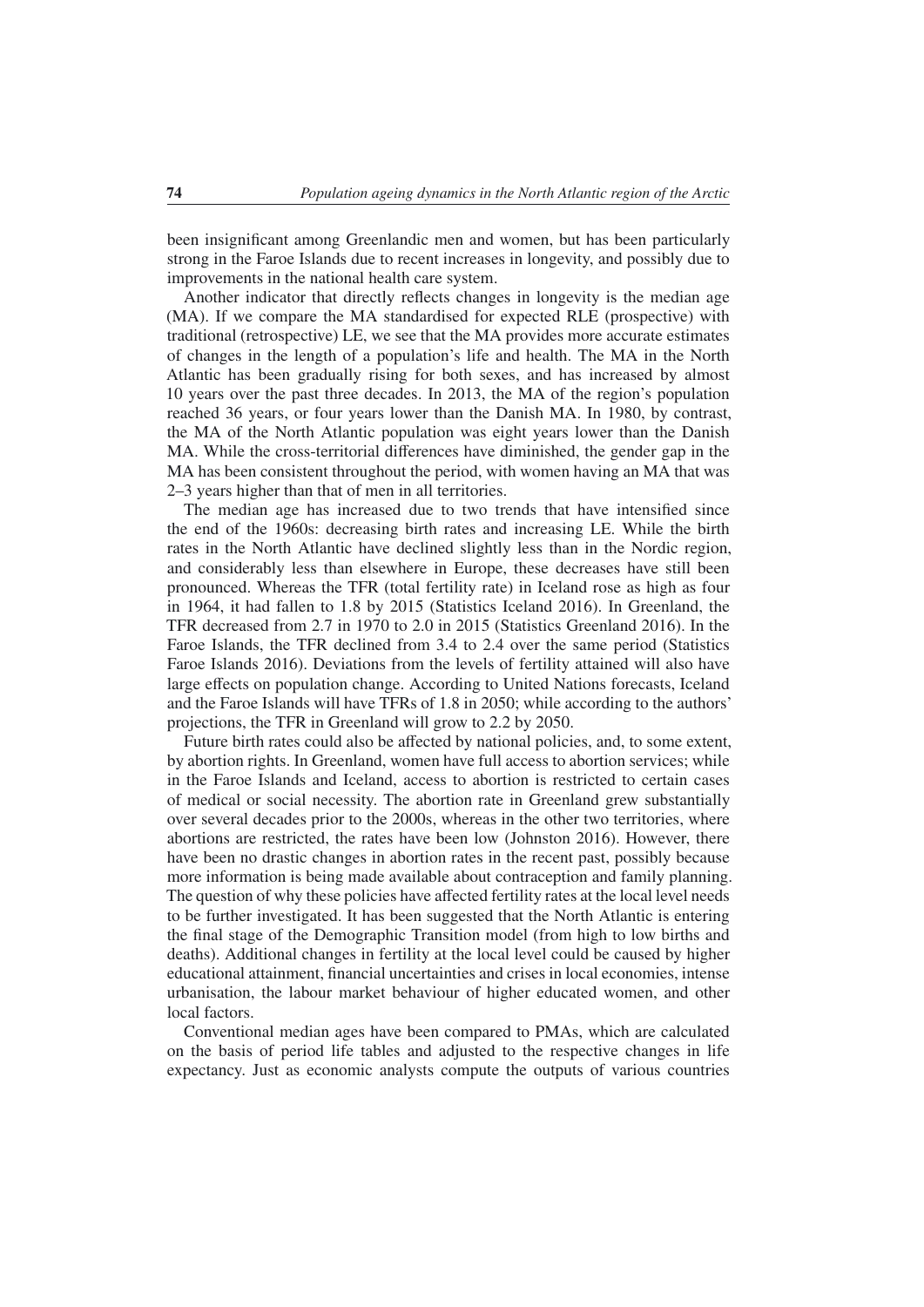|                           |           | Denmark   | Greenland |           | The Faroe Islands |           | <b>Iceland</b> |           |
|---------------------------|-----------|-----------|-----------|-----------|-------------------|-----------|----------------|-----------|
|                           | 1980      | 2012      | 1977-1981 | 2008-2012 | 1985-1986         | 2011-2012 | 1980           | 2012      |
| Life expectancy at birth  | 71.4/77.4 | 78.0/81.9 | 60.3/67.7 | 68.7/73.4 | 72.1/79.4         | 79.6/84.6 | 73.5/79.5      | 80.8/83.9 |
| Life expectancy at age 60 | 17.1/21.6 | 21.6/24.2 | 15.6/17.9 | 16.4/18.6 | 18.3/21.9         | 22.5/24.9 | 19.3/23.0      | 23.4/25.4 |
| Age RLE 15                | 63.1/68.6 | 67.9/71.1 | 61.0/64.6 | 61.9/64.7 | 64.5/68.7         | 69.2/72.1 | 65.8/70.4      | 69.0/72.4 |
| Median age                | 33.0/35.3 | 39.9/41.7 | 24.7/22.5 | 35.1/32.0 | 28.4/28.3         | 37.6/39.3 | 26.3/27.3      | 34.7/35.9 |
| Prospective median age    | 43.5/36.9 | 45.1/39.5 | 37.1/33.5 | 42.8/40.5 | 34.5/33.0         | 36.9/38.7 | 31.9/30.9      | 33.9/34.5 |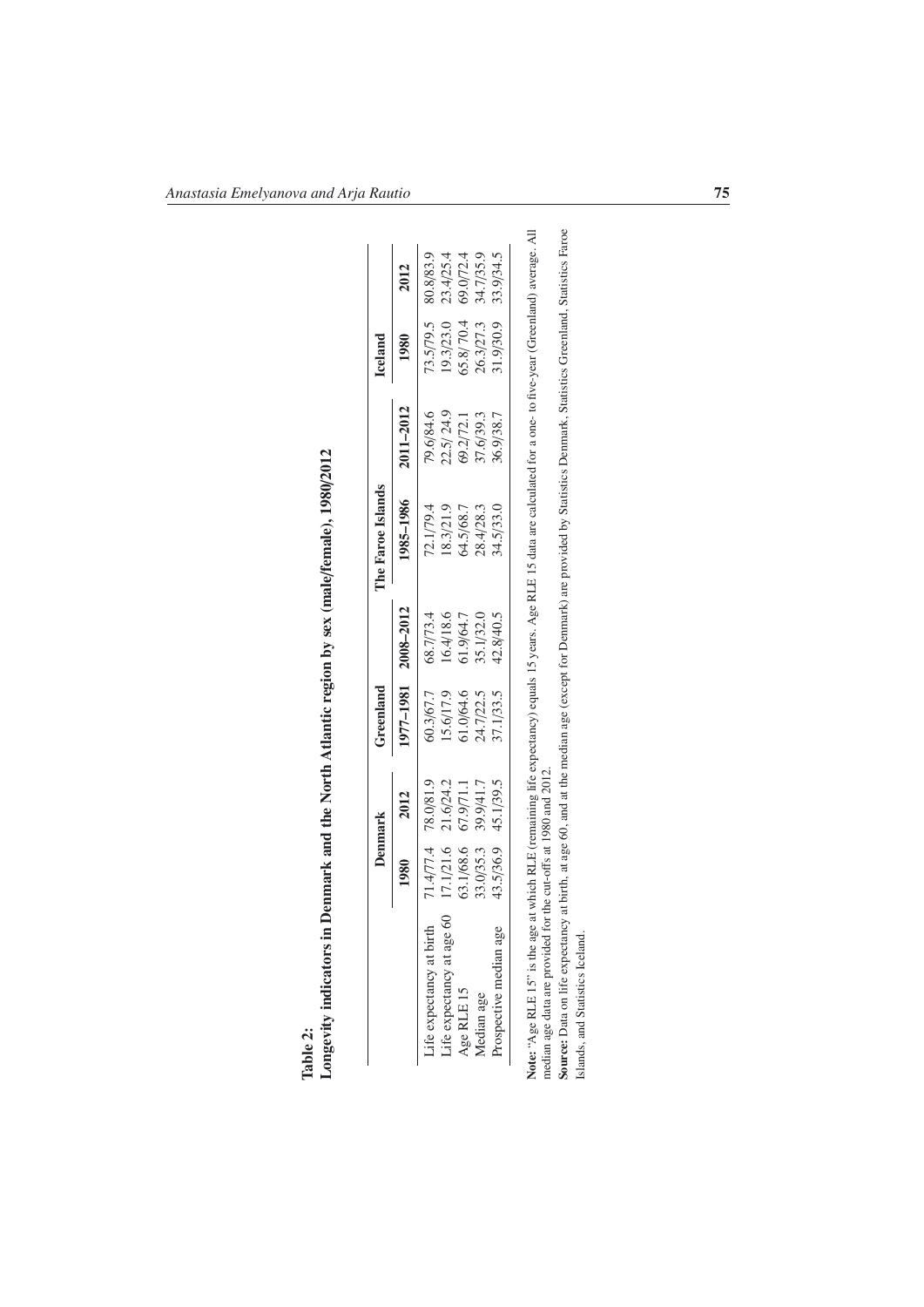using a standard currency, demographers calculate the PMAs of various territories using a common life table as a reference (see Sanderson and Scherbov 2008). In our study, we matched the MA to one standard life table: that is, the life table that refers to Iceland in 2005. We identified the ages at which the RLE was the same as at the MA in the indicated year for the same territory. Appendix 1 contains the resulting calculations for the PMAs. A different picture of ageing emerged when we applied this technique: while the PMA was growing, it was increasing at half the pace of the MA: over three decades, the PMA rose 3–4 years (males–females), while a commonly used MA increased 8–9 years. Across the region, the PMA grew most rapidly in Greenland, where it increased 6.4 years in the 1980–2010 period. Over the same period, the PMA grew only 2.5 years in the Faroe Islands and in Iceland.

#### 2.2 Age structure

In the North Atlantic, cohort effects as well as socioeconomic particularities continue to have a substantial impact on the development of the population age structure. One concern is that an ageing population may lead to increased demand for public services. Small island communities of the North Atlantic face many challenges related to ageing. For instance, because they have difficulties recruiting qualified specialists in gerontology, geriatrics, and other medical specialties, patients are sometimes sent for treatment to Denmark or Iceland. In addition to being expensive, this system can impose hardships on older people. Thus, further developments in local infrastructure and regional cooperation in the provision of medical care for the elderly are needed.

According to Gløersen et al. (2005: 64), demographic changes are "the most comprehensive synthetic indicator of economic and social dynamism", and have a big impact on age structure. The North Atlantic experienced strong population growth in the last century. At the beginning of the 20th century, approximately 100,000 people lived in the Faroe Islands, Greenland, and Iceland. Within one hundred years, the population of Greenland had increased more than fivefold, the population of Iceland had increased fourfold, and the population of the Faroe Islands had more than tripled. These growth rates are tremendous when compared with the general population declines that were occurring in Europe and in other regions of the Arctic. However, from the 1990s onwards, this growth trend reversed, and turned into a trend towards "thinning out societies" (Aasbrenn 1989).

Currently, the populations of the North Atlantic region have the lowest proportions of elderly people and the highest shares of children and young people in the Nordic country group. While Greenland has the youngest population by any measure (Foss and Juvkam 2005), its birth rates have been declining in the period studied. In Iceland, the share of young people in the population has also increased. Thus, compared with the rest of the Europe, the region has a relatively young labour force.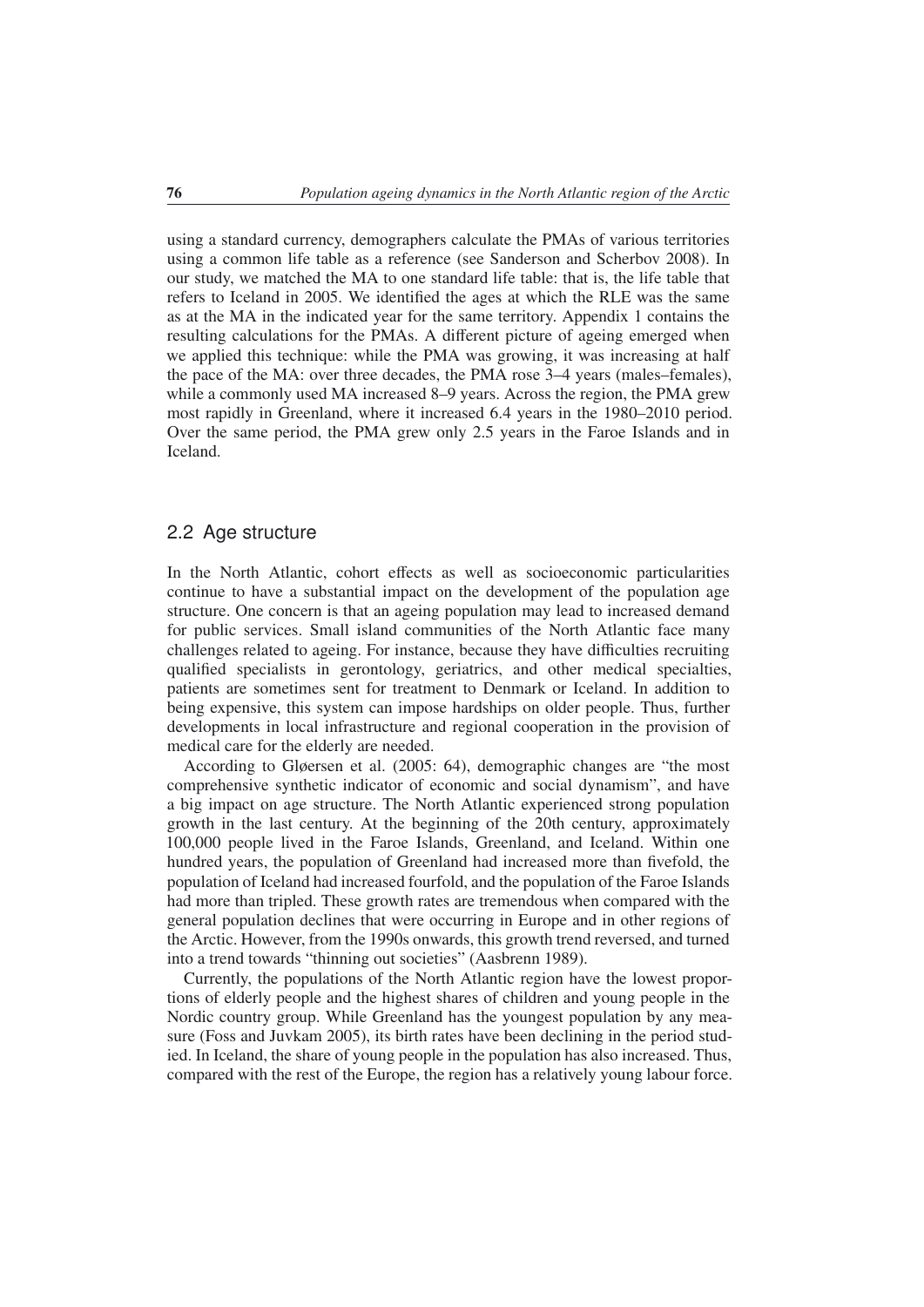#### Figure 2:

Danish and North Atlantic proportions of the population with a remaining life expectancy of 15 years or less (Prop RLE15-), sexes combined, (%) of total population, 1980–2010



Note: Dk: Denmark, Gl: Greenland, Fa: the Faroe Islands, Ic: Iceland. The data are the authors' calculations based on population counts and mortality numbers provided by Statistics Denmark, Statistics Greenland, Statistics Faroe Islands, and Statistics Iceland.

When the changes in broader population age groups (youth, adults, and the elderly) are tracked, clear shifts can be seen over the last three decades (Figure 2). The shrinking number of children and teenagers is a direct result of the tendency among young people in the North Atlantic to have fewer children. Urbanisation plays a large role in this shift. As Hansen et al. (2012) observed, the more rural areas of the Faroe Islands are experiencing a greater reduction in the proportion of the young people in the population than the rural areas of Greenland. Greenland has experienced a similar decline in its capital region, whereas in Iceland, there has been a decrease in all parts of the country.

Because of the relative lack of educational and employment opportunities in the North Atlantic, migration is a significant accelerator of population ageing in the region, causing the shares of young and working-aged people in the population to shrink. Although the North Atlantic is remote and travel is expensive, the people are mobile (Hansen et al. 2011), in part because Nordic citizens are permitted to move freely within the Nordic region under regional labour and educational policies (Dustmann and Albrecht 2011). There is, however, a noticeable gender discrepancy in the numbers of young people emigrating from small settlements, as women are more likely than men to permanently leave their home island communities and the region itself (Rasmussen 2005), taking with them their labour skills and potential offspring. More women than men from Greenland, and to a lesser degree from the Faroe Islands, have moved to Denmark to enter into interethnic marriages with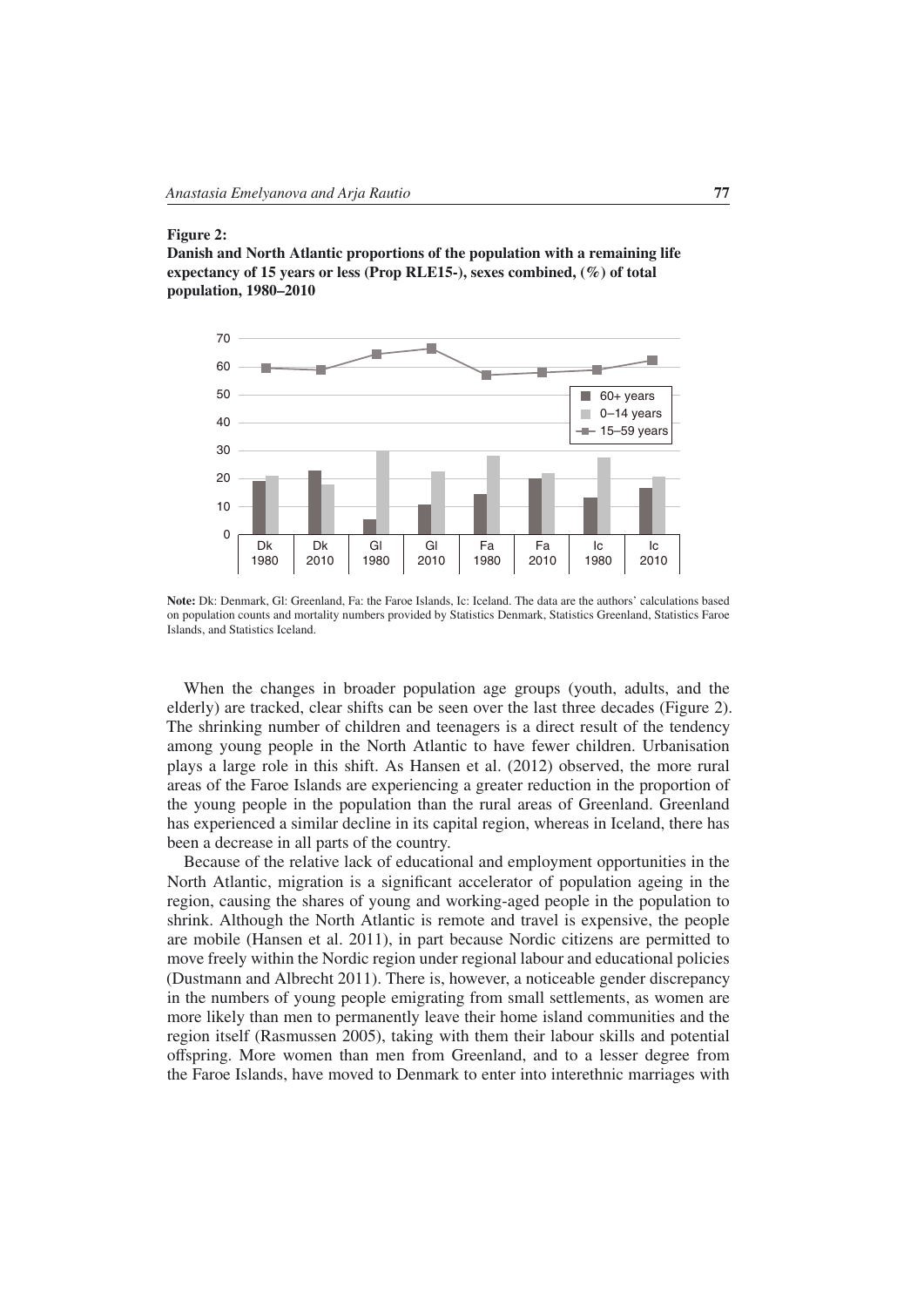Danes. Some older people from Greenland and the Faroe Islands move to Denmark after retirement, which tends to increase the share of people aged 60+ in the Danish population. Figure 2 shows that Denmark had the largest share of people aged 60+ in the population in 1980 (19%) and in 2010 (23%).

Denmark also has the smallest share of children in the population. The North Atlantic regions used to perform better in this regard, and more data can be seen in Appendix 1. At the same time, an intense wave of out-migration of young people and children in recent years has caused the islands' populations to age even further. If we compare 1980 to 2010, we see that the proportion of working-aged (15–59) and older  $(60+)$  people in the population increased by 0.9% and 5.5%, respectively, in the Faroe Islands, by 2.1% and 5.3% in Greenland, and by 3.4% and 3.3% in Iceland.

#### 2.3 Proportion of older people

Focusing specifically on the proportion of older people in the age structure, we see that the chronological age-based methods indicate that the sex balance has changed in recent years. From 1980 to 2013, the share of men aged  $60+$  in the population grew from 4.5% to 12% in Greenland. In Iceland, this share had reached 12% by the 1980s. The number of Icelandic men aged 60+ increased by almost one-third over this period. In 2013, the Faroe Islands had the highest share in the region of men aged 60+ in the population (20.6%). Among women aged 60+, the fastest changes occurred in the Faroe Islands, where the share of older women in the population reached 23.2% in 2013. The share of women aged 60+ in the population reached somewhat lower values in Iceland (19%) and in Greenland (11.3%) in 2013. In Greenland, the shares of men and women aged 60+ were roughly the same in 1980, but by 2013, older men outnumbered older women. This is an unusual situation given that older women outnumber older men in most parts of the world. The explanations for this gender imbalance include the high rates of out-migration of women from the island since the beginning of the 1990s and the predominance of male-oriented employment sectors. Rauhut et al. (2008) also observed that the share of people aged 60+ in the population is relatively low in Greenland due to the shorter LE and the fact that many pensioners choose to settle in Denmark.

The related Prop 60+ measure refers to the proportion of people considered old when the average remaining lifespan in their age group is less than 15 years. Figure 3 illustrates the evolution of Prop RLE 15 proportions in the 1980–2010 period. When we weight the RLE of all age groups with the proportions of people belonging to those age groups in the population, the dynamics of population ageing are altered. We see changes for both sexes: Prop RLE 15 declines slightly in every territory, except in Greenland due to its lower LE. At the end of the period, the differences between the North Atlantic territories diminish noticeably, and the ratios, including the OADRs, start to converge. Hence, the historical ageing trends look different than they did when we were using the conventional definition of elderly people.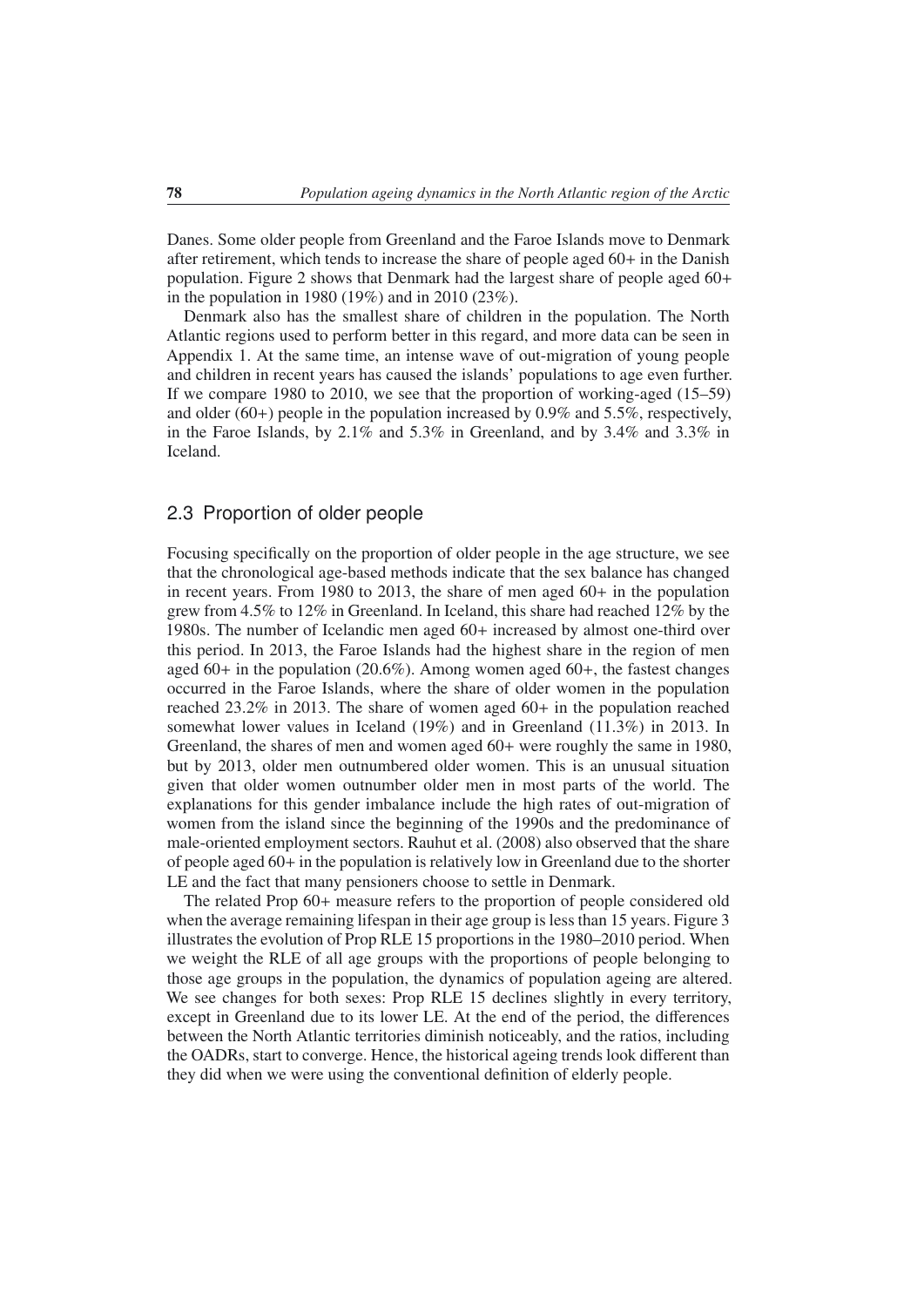#### Figure 3:

Danish and North Atlantic proportions of the population with a remaining life expectancy of 15 years or less (Prop RLE 15) by sex, (%) of total population (1980–2010)



Note: The data are the authors' calculations based on population count and mortality numbers provided by Statistics Denmark, Statistics Greenland, Statistics Faroe Islands, and Statistics Iceland.

#### 2.4 Dependency ratios

The old-age dependency ratio (OADR), a common measure of ageing, corresponds to the ratio between the number of older people and the total working-aged population (aged 15–59). The current OADRs were calculated based on the knowledge that the complementary measure, the young age dependency ratio, is higher in Iceland, Greenland, and the Faroe Islands than in other Nordic territories. For the middle-share ratios, there is, as mentioned above, an upwards trend in the migration of young, educated women to other economically prosperous areas and countries (Rasmussen 2011).

Over the study period, the highest OADR load for both sexes was in the Faroe Islands, followed by in Iceland. Greenland had the lowest OADR due to the relatively large share of young people in the age structure of its population. The speed of change of the ratio differed over the period, with the fastest growth occurring in the Faroe Islands, particularly among women. The OADR grew half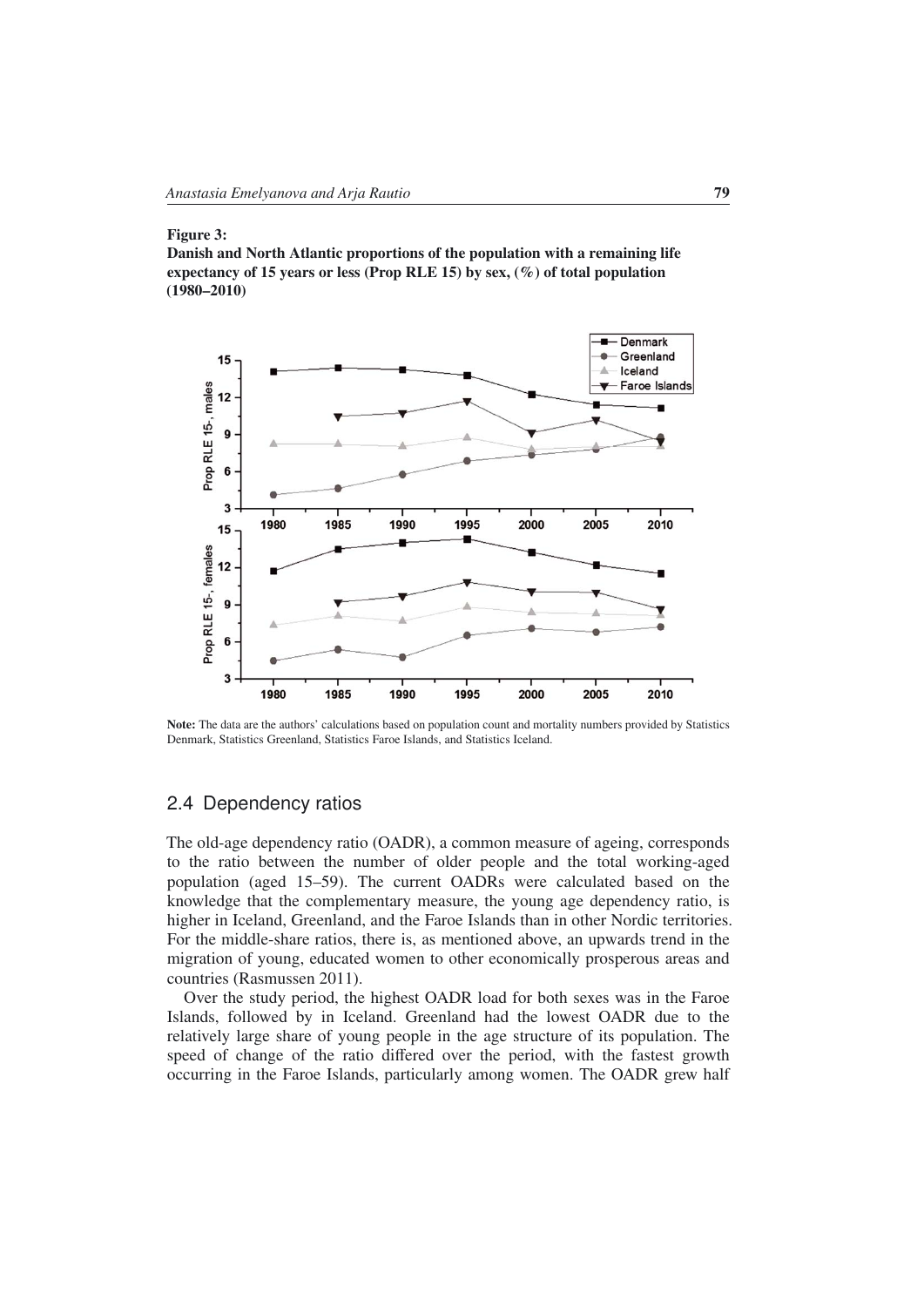as quickly in Greenland and in Iceland as in the Faroe Islands among women. Greenland's male population experienced relatively fast OADR growth. Topping the whole North Atlantic region was Denmark, where the indicator was two to three times higher than in Greenland.

Given this pronounced growth in old-age dependency, as measured conventionally, over just over three decades, local governments and stakeholders may raise concerns about the sustainability of current welfare systems. However, it must be taken into account that, as people age, they tend to gain healthy years, and thus do not automatically become a burden on the health care and social welfare systems after the age of 60. These dependency ratios change when the prospective OADR is calculated, as both the numerator and the denominator are affected by the oldage threshold. In the prospective OADR, the old-age threshold is connected to the floating LE, rather than being set at age 60. Increases in the threshold age (RLE 15) reduce the number of people considered old, and hence increase the share of people of working age. Figure 4 illustrates that the dependency ratios are much lower using this approach than using the chronological approach. The POADRs for both sexes and in all areas increase less rapidly than when the traditional OADR is applied. Moreover, the figure shows that the POADR has been slowly decreasing in most of the North Atlantic since the 1990s, whereas the OADR has been growing.

By replacing the number of people aged 60 years or older in the calculations with the number of people older than the specific old-age threshold, we provide a new type of evidence regarding societal dependency in old age, adjusted to longevity and health transformations. This exercise showed a decrease in dependency in Denmark and the Faroe Islands for both sexes, and for males in Iceland. One exception is Greenland, where the POADR has been growing. This trend is related to the accelerating ageing and the relatively early stage of the health and demographic transition of the Inuit population ("natives born in Greenland" in Statistics Greenland) who made up 89% of the total population in Greenland in 2015 (Statistics Greenland 2016).

# 2.5 Ageing indices

It is important to address the ageing index (AI) when analysing changes in age structure, as it is greatly influenced by survival and fertility rates. The composite AI shows the interrelations between the old and the young age groups, and estimates how fast a population is ageing by calculating the number of people aged 60+ for every 100 young people under age 15 (the elder-child ratio). Figure 5 shows that the AIs generally increased among the populations in the North Atlantic between 1980 and 2010. The Faroe Islands had the highest AI for both sexes, followed by Iceland, with Greenland lagging considerably behind. The AIs of the Faroe Islands and Iceland grew rapidly in recent years due to the sharp rise in the proportion of the population with higher education, which is an important factor in falling birth rates, among other things. When comparing chronological and prospective AIs, it is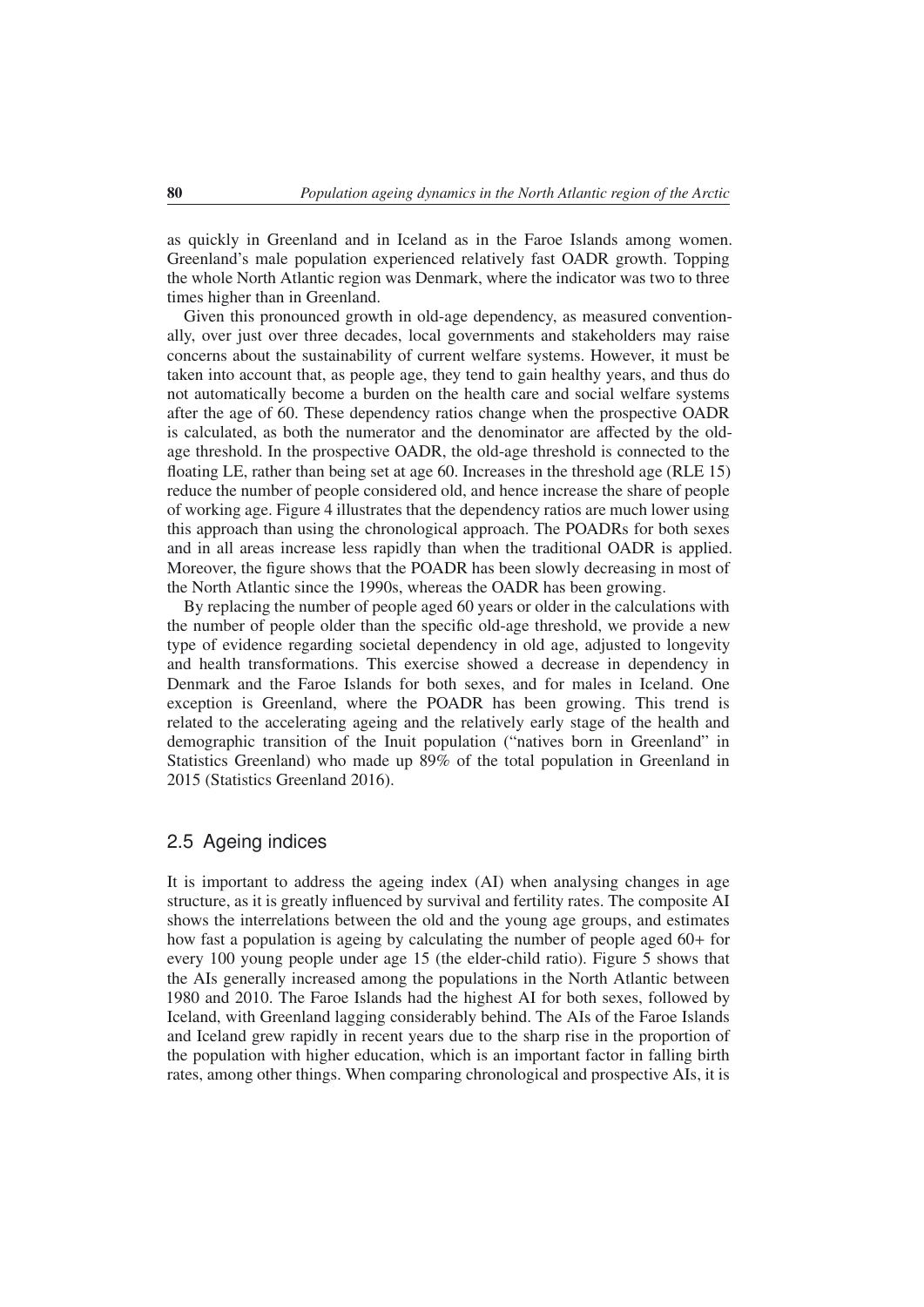#### Figure 4:

Chronological and prospective old-age-based dependency ratios in Denmark and the North Atlantic region, sexes combined, 1980–2010



Note: OADR: Old-age dependence ratio, POADR: Prospective old-age dependency ratio. The data are the authors' calculations based on mortality numbers provided by Statistics Denmark, Statistics Greenland, Statistics Faroe Islands, and Statistics Iceland.

interesting to observe that the PAI values rose more slowly than the AI values, and that there were also some downwards trends, such as in the Faroese population after 1995. These developments led to a convergence (particularly among males) in the PAI rates by 2010 across the three North Atlantic territories (Figure 5).

# **3 Conclusion**

The ageing variations across the North Atlantic considered in this study are determined by broad demographic drivers: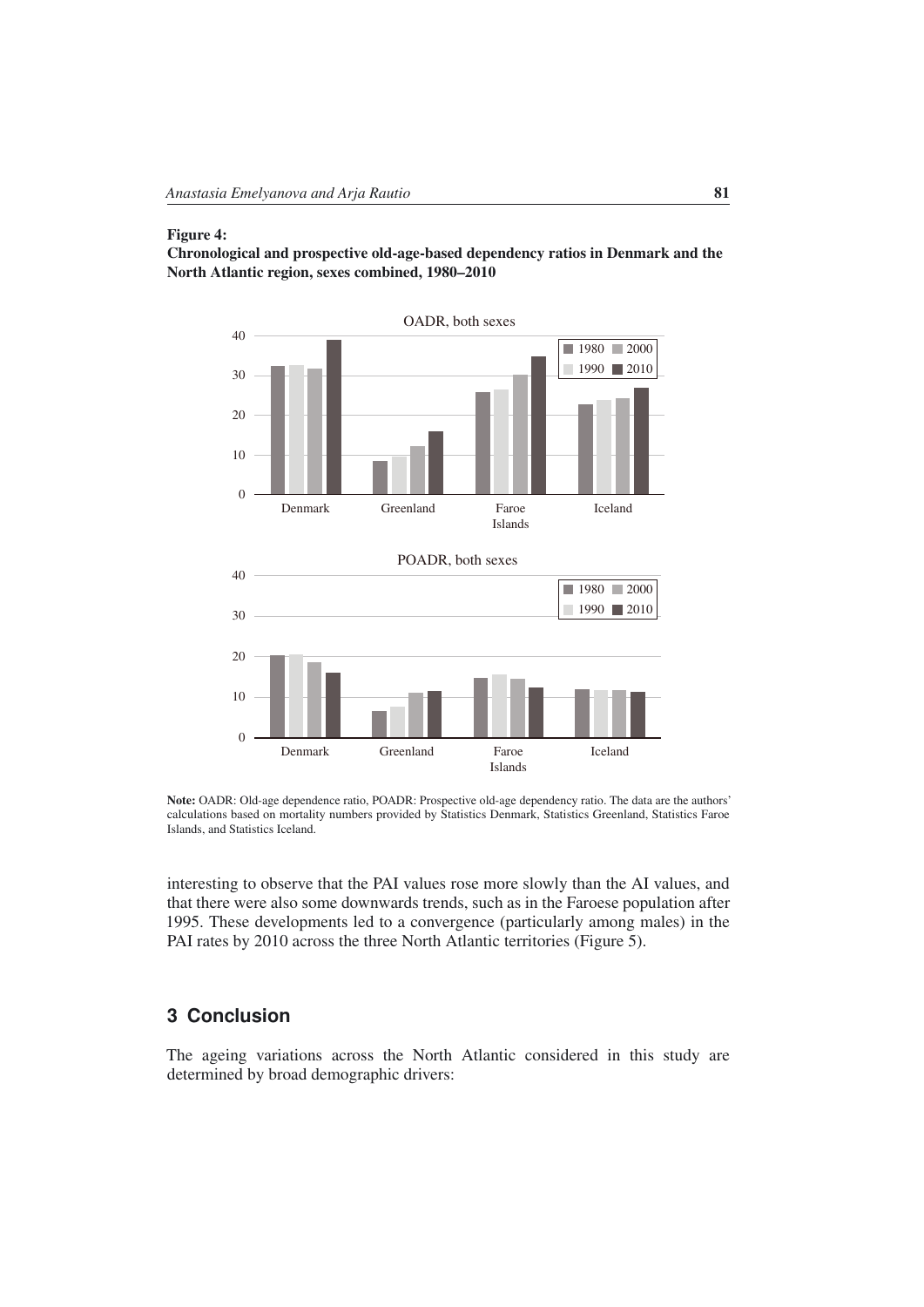#### Figure 5:

Chronological and prospective old-age-based ageing indices in Denmark and the North Atlantic region, sexes combined, 1980–2010



Note: AI: Ageing index, PAI: Prospective ageing index. The data are the authors' calculations based on population counts and mortality numbers provided by Statistics Denmark, Statistics Greenland, Statistics Faroe Islands, and Statistics Iceland.

• Iceland and the Faroe Islands have one of the highest life expectancies in the world (82 years in 2015) and the lowest mortality levels in the world, whereas life expectancy in Greenland lags eight years behind (74 years in 2015).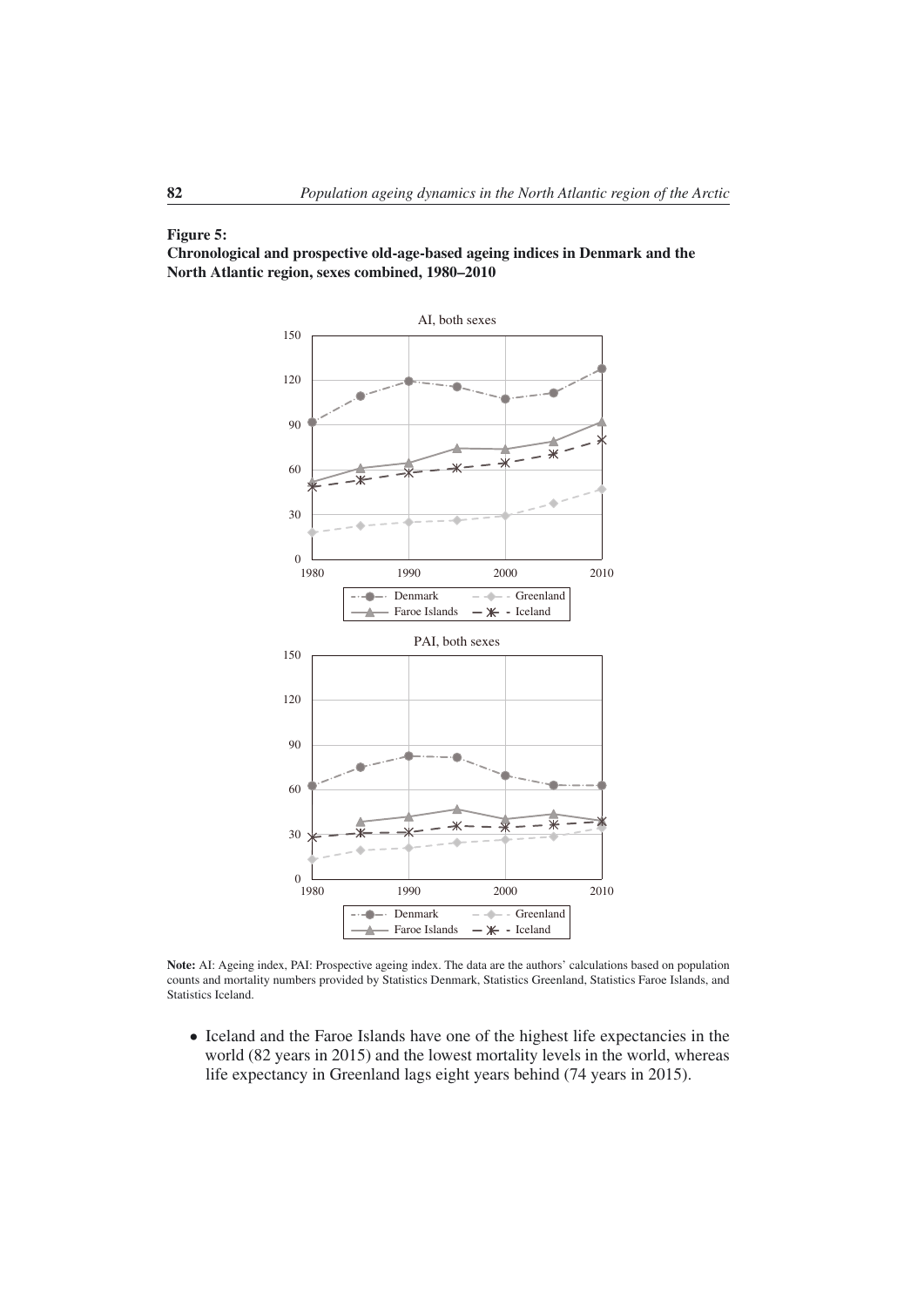- The TFR has historically been higher in the North Atlantic than in nearly every other country in Europe, but as was noted in the results and discussion sections, it has been falling since the end of the 1960s: i.e., the average TFR across the three territories declined from three in 1970 to two in 2015. This value is around the replacement level and above the Danish national average.
- A powerful ageing driver within this geography is the meaningful out-flow of college-bound youth (representing 15% of youth emigration in the age group 20–24 in the Faroe Islands in 2015), and of educated people in older age groups, especially from rural areas (Statistics Faroe Islands 2016). This trend started to accelerate in the 2000s, and was accompanied by large waves of out-migration after the fishery/banking crises. In such conditions, ageing can exacerbate the challenges faced by rural and fishery communities, acting in concert with factors such as limited access to public services and transport, and decreasing income levels.

Following the study aims outlined in the introductory part of the paper, and based on the data summarised in Appendix 1, the results shed light on the oldest and the youngest, and the fastest and the slowest areas of ageing. The traditional measurements indicate that there has been an explicit upwards trend in ageing in all of the North Atlantic territories except in Denmark, where the MA and the OADR decreased in 1990–2000 and the AI decreased until 2010. In 2010 the most advanced ageing was found for the Faroese population, with Greenland lagging far behind. However, from 1980 to the present, Greenland (particularly the male population) has been experiencing the fastest ageing according to chronological measures, with the indices' values increasing two- to threefold. The trends in ageing in Greenland are also distinct in terms of sex differences, with older men outnumbering older women, which is rare worldwide. Meanwhile, the traditional indicators showed that Iceland has been ageing less rapidly, with its rates occupying a middle position between those of its two neighbours. Moreover, according to the chronological indices, the ageing rates in the North Atlantic territories have not been converging, but have instead been developing in parallel, while keeping the same ranking throughout the period.

The results of the prospective ageing indicators differed markedly from those of the chronological indicators. The prospective indicators showed that the ageing rates of the North Atlantic territories have been converging, and had reached almost the same degree of ageing by the 2010 observation, particularly among men. These findings diverge not just from those of traditional measurements of ageing dynamics, but from findings for some other regions of the Arctic, such as for the North American Arctic (Alaska and the Canadian North), where a high degree of cross-territorial divergence has been found (Emelyanova 2015). The ranking of the territories also changed. While the Faroe Islands had the highest chronological ageing rates, Greenland had the highest prospective estimates in 1980 and 2010 (e.g., PMAs). The prospective approach also showed a slower pace of ageing at several points in time. For Iceland and the Faroe Islands, this process even appeared to be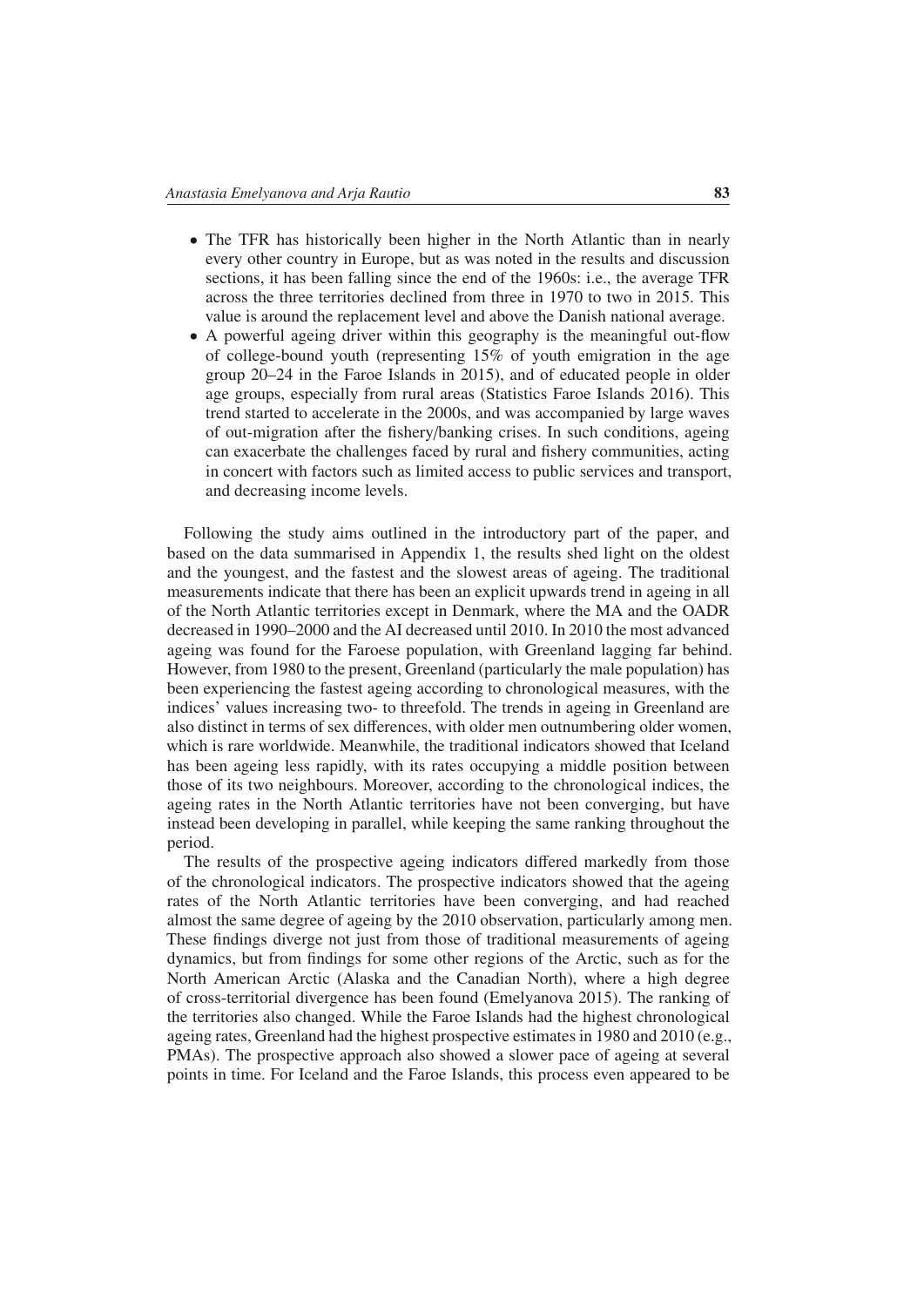reversed in the most recent decade, signifying a so-called population rejuvenation. A rejuvenation trend was found when the POADR rates (2000s) were applied to these two territories, and the Prop RLE 15 was shown to have declined for males in Iceland and in the Faroe Islands over the 1980–1990 period. Similar trends in the PAI, the PMA, and the Prop RLE 15 after the 2000s were found among Faroese women. Almost all of the indices of prospective ageing for Denmark were shown to be decreasing.

The future path of ageing in the North Atlantic communities needs to be continually monitored and forecasted, as smaller populations can experience greater fluctuations and more abrupt changes in terms of age structure and population size than larger populations. The way ageing is measured also needs to be taken into account, as we have shown for the case of the North Atlantic in this study. The prospective measurement of ageing indicates that societal ageing is not developing as quickly or as linearly as the chronological approach has shown; thus, our understanding of the consequences of ageing and our responses to this phenomenon may need to be reconsidered.

#### **References**

- Aasbrenn, K 1989. Uttynningssamfunnet. Det demografisk uttynnede men ikke avfolkede utkantsamfunn in. *Tidskrift for samfunnsforskning* 30(5/6): 509–519.
- Danilova, R., E. Golubeva and A. Emelyanova 2011. Demographic aspects of the social safety of the elderly population in the Barents Euro-Arctic region. *Advances in Gerontology* 1(3): 195–202.
- Denton, F. and B. Spencer 2000. Some demographic consequences of revising the definition of 'Old' to reflect future changes in life table probabilities. SEDAP Research Paper 2000–22. Hamilton, Canada: McMaster University.
- Dustmann, C. and G. Albrecht 2011. Migration and education. Discussion Paper 2011– 11. Norface Research Programme on Migration, Department of Economics. London: University College London.
- Emelyanova, A. and A. Rautio 2012. Ageing population in the Barents Euro-Arctic region. *Journal of European Geriatric Medicine* 3(3): 167–173.
- Emelyanova, A. and A. Rautio 2013. Perspectives for population ageing in the Russian North. *Journal of Population Ageing* 6(3): 161–187.
- Emelyanova, A. 2015. *Cross-regional analysis of population aging in the Arctic*. Academic doctoral dissertation. Acta Universitatis Ouluensis D Medica 1326, Juvenes Print Tampere, 2015, pp. 1–94. http://herkules.oulu.fi/isbn9789526210049/isbn9789526210049. pdf, accessed on 23 August 2016.
- Emelyanova, A. and A. Rautio 2016. Population diversification in demographics, health, and living environments: the Barents Region in review. *Nordia Geographical Publications Yearbook 2016*. Forthcoming.
- Foss, O. and D. Juvkam 2005. Patterns of demographic ageing and related aspects in the northern peripheries. Nordregio Report 2005–2. Stockholm: Nordregio.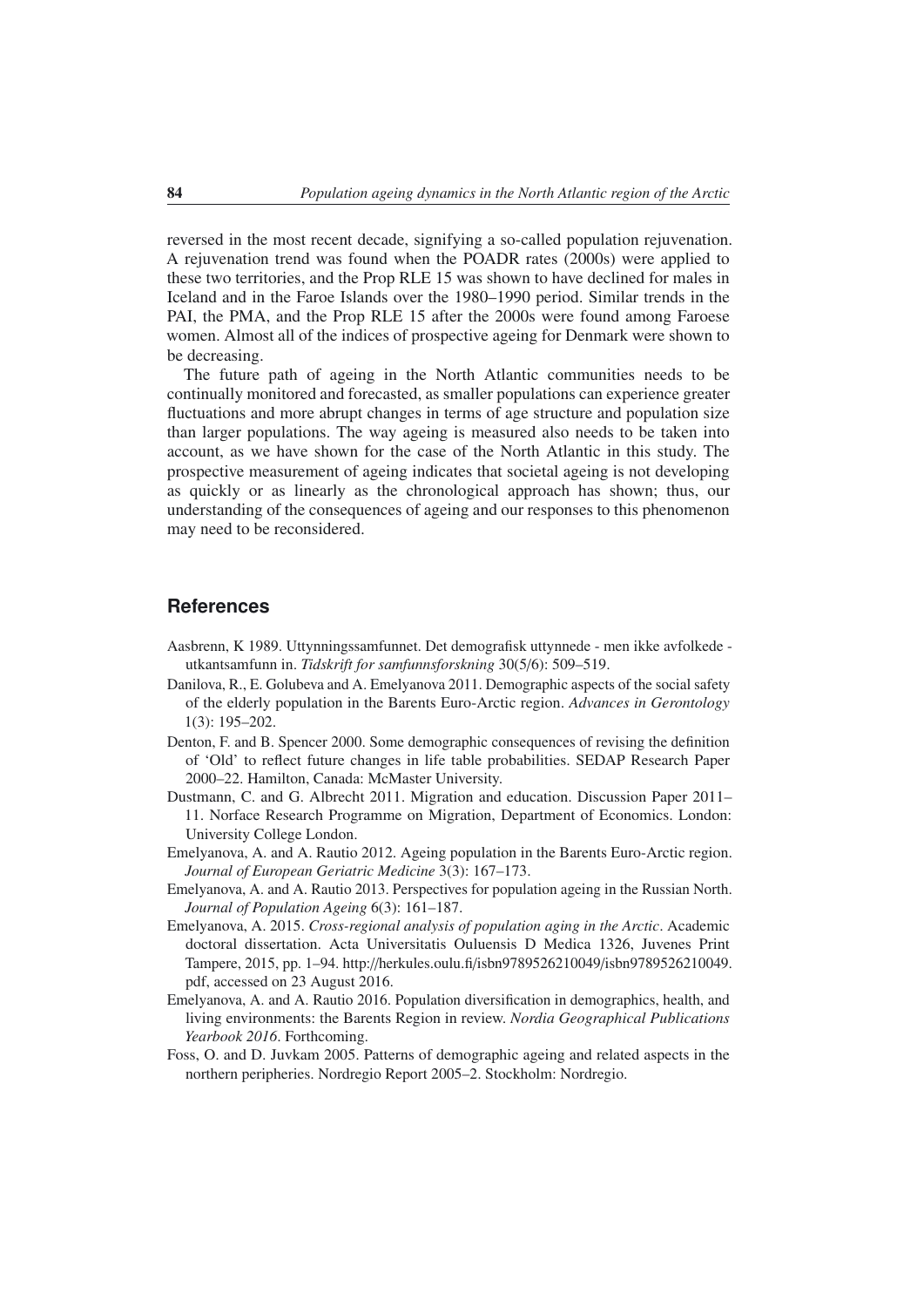- Gløersen, E., A. Dubois, A. Copus and C. Schürmann 2005. Northern peripheral, sparsely populated regions in the European Union. Nordregio Report 2005–04. Stockholm: Nordregio.
- Golubeva, E. and R. Danilova 2011. Improving the social safety of elderly population in the system of social work on sparsely populated areas of European North of Russia. *Medico-Biological and Socio-Psychological Problems of Safety in Emergency Situations* 4: 85–88.
- Hamilton, L. and A. Mitiguy 2009. Visualizing Population Dynamics of Alaska's Arctic Communities. *Arctic* 64(4): 393–398.
- Hansen, K., R. Rasmussen and J. Roto 2011. Demography in the Nordic countries a synthesis report. Nordregio Working Paper 2011–09. Stockholm: Nordregio.
- Hansen, K., R. Rasmussen, J. Roto and C. Fredricsson 2012a. Megatrends in the Arctic new inspiration into current policy strategies. Nordregio Working Paper 2012–08. Stockholm: Nordregio.
- Hansen, K., R. Rasmussen and J. Roto 2012b. Nordic perspectives on demography a background report for the project on coastal societies and demography. Nordregio Working Paper 2012-12. Stockholm: Nordregio.
- Johnston, R. 2016. Historical abortion statistics. http://www.johnstonsarchive.net/policy/ abortion/index.html, accessed on 27 September 2016.
- Larsen, J. N. and G. Fondahl, eds 2014. *Arctic human development report. Regional processes and global linkages*. Copenhagen: Nordic Council of Ministers.
- Leeson, G. 2002. The changing face of the population in Europe. Nordregio Working Paper 2002–02. Stockholm: Nordregio.
- Lewis, J. 2013. The future of successful ageing in Alaska. *International Journal of Circumpolar Health*. doi.org/10.3402/ijch.v72i0.21186.
- Lutz, W., W. Sanderson and S. Scherbov 2008. The coming acceleration of global population ageing. *Nature* 451: 716–719.
- Moore, E. and M. Pacey 2004. Geographic Dimensions of Ageing in Canada, 1991–2001. *Canadian Journal on Ageing*/*La Revue Canadienne du Vieillissement* 23(suppl.): 5–21.
- Hörnström, L. and J. Roto 2013. A Nordic 'Agequake'? Population Ageing in Nordic Cities and Regions. Nordregio News Issue 2013–03, Stockholm: Nordregio. http://www.nordregio.se/en/Metameny/Nordregio-News/2013/Nordic-Population-Ageing–Challenge-and-Opportunity/Context/, accessed on 24 August 2016.
- Nummela, O., M. Seppanen and A. Uutela 2011. The effect of loneliness and change in loneliness on self-rated health (SRH): a longitudinal study among ageing people. *Archives of Gerontology and Geriatrics* 53(2): 163–167.
- Rasmussen, R. 2005. *Analysis of hunters and fishermen in Greenland*. Grønlands Hjemmestyre - Direktoratet for Fangst og Fiskeri og NORS – Nordatlantiske Regionalstudier. Roskilde: Roskilde Universitets Center.
- Rasmussen, R., ed. 2011. *Megatrends*. Copenhagen: TemaNord, Nordic Council of Ministers.
- Rauhut, D., R. Rasmussen, J. Roto, P. Francke and S. Ostberg 2008. The demographic ¨ challenge to the Nordic countries. Nordregio Working Paper 2008–01. Stockholm: Nordregio.
- Roto, J., J. Grunfelder and L. Rispling, eds. 2014. *State of the Nordic region 2013*. Stockholm: Nordregio.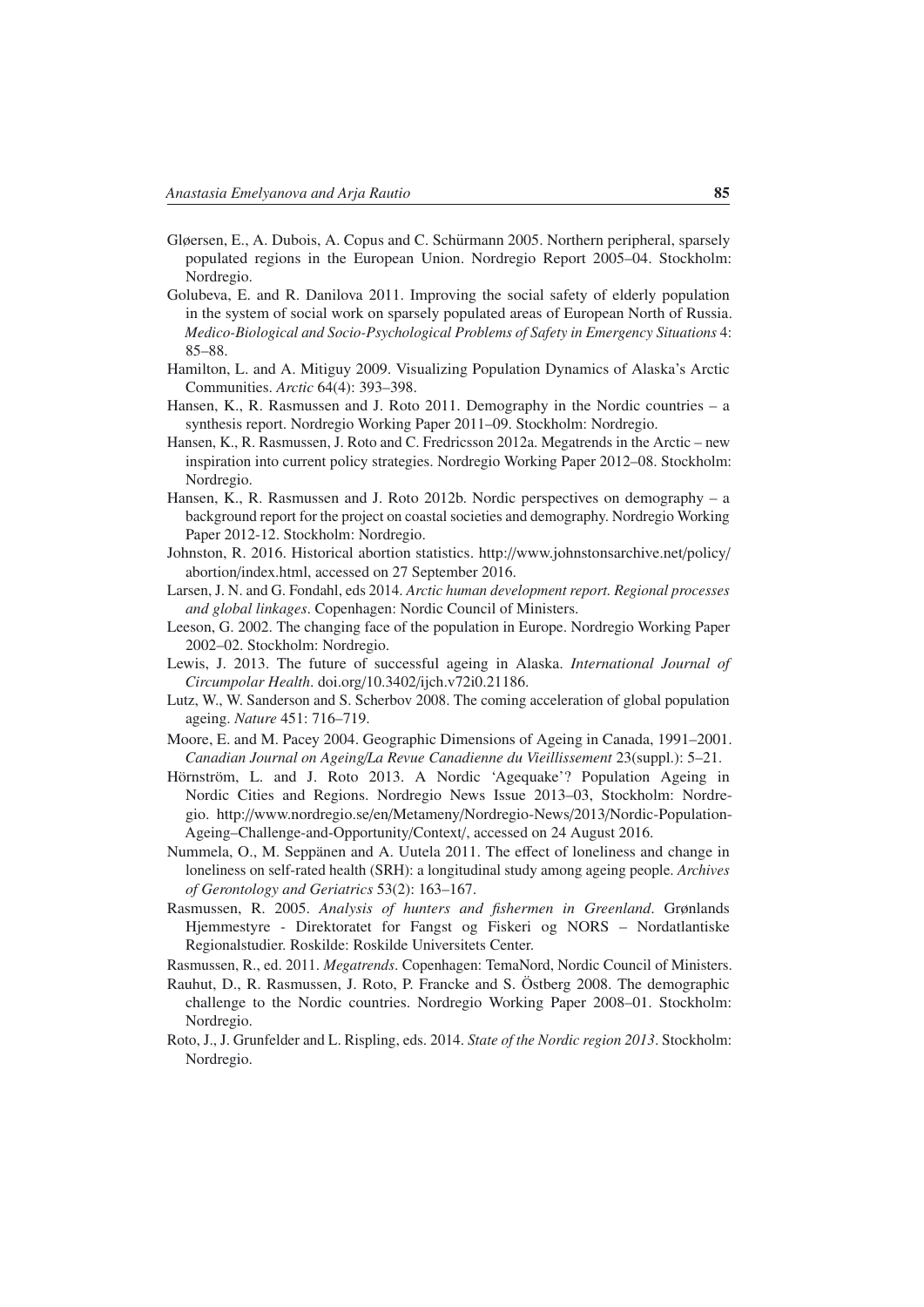- Roto, J. and R. Rasmussen 40 years of population change in West Norden. http://www. nordregio.se/Metameny/About-Nordregio/Journal-of-Nordregio/Journal-of-Nordregio-2010/Journal-of-Nordregio-no-3-2010/40-years-of-population-change-in-West-Norden/, accessed on 24 August 2016.
- Sanderson, W. and S. Scherbov 2008. Rethinking age and ageing. *Population Bulletin* 63(4):  $1-20.$
- Sanderson, W. and S. Scherbov 2010. Remeasuring Ageing. *Science* 329(5997): 1287–1288.
- Sanderson, W. and S. Scherbov 2013. The characteristics approach to the measurement of population ageing. *Population and Development Review* 39(4): 673–685.
- Scherbov, S. and W. Sanderson 2016. New approaches to the conceptualization and measurement of age and aging. *Journal of Aging and Health* 28(7): 1159–1177, accessed on 16 December 2016.
- Statistics Faroe Islands 2016. http://www.hagstova.fo/en, accessed on 23 August 2016.
- Statistics Greenland 2016. http://www.stat.gl/default.asp?lang=en, accessed on 23 August 2016.

Statistics Iceland 2016. http://www.statice.is/, accessed on 23 August 2016.

- United Nations. 2015. *World Population Ageing 1950–2050*. New York: Population Division DESA. (ST/ESA/SER.A/390). http://www.un.org/en/development/desa/population/ publications/pdf/ageing/WPA2015 Report.pdf, accessed on 16 December 2016.
- Wilson, D., J. Osei-Waree, J. Hewitt and A. Broad 2012. Canadian provincial, territorial, and federal government aging policies: A systematic review. *Advances in Aging Research* 1(2): 38–46.
- World Health Organization. 2011. Life expectancy ranking. http://www.who.int/gho/ mortality burden disease/life tables/situation trends text/en/, accessed on 21 December 2013.

#### **Appendix**

Table A.1:

Population ageing indicators for the North Atlantic region by sex, 1980–2010

| Year Sex  |         | MA    | <b>PMA</b> | <b>Prop</b><br>$60+$ | <b>Prop</b><br><b>RLE 15</b> | <b>OADR</b><br>$\times 100$ | POADR<br>$\times 100$ | AI<br>$\times 100$ | PAI<br>$\times 100$ | Age $15$ |
|-----------|---------|-------|------------|----------------------|------------------------------|-----------------------------|-----------------------|--------------------|---------------------|----------|
| Greenland |         |       |            |                      |                              |                             |                       |                    |                     |          |
| 1980      | Males   | 24.72 | 37.13      | 4.51                 | 4.17                         | 6.76                        | 6.14                  | 15.67              | 13.32               | 61.02    |
| 1990      |         | 28.53 | 40.49      | 5.45                 | 5.81                         | 7.74                        | 8.26                  | 22.60              | 24.42               | 59.23    |
| 2000      |         | 32.56 | 42.53      | 7.34                 | 7.40                         | 10.96                       | 11.09                 | 28.52              | 28.54               | 59.74    |
| 2010      |         | 35.08 | 42.84      | 10.85                | 8.80                         | 16.12                       | 12.78                 | 49.71              | 39.45               | 61.90    |
| 1980      | Females | 22.52 | 33.51      | 6.54                 | 4.50                         | 10.55                       | 7.22                  | 20.74              | 13.55               | 64.63    |
| 1990      |         | 26.81 | 36.97      | 7.54                 | 4.78                         | 11.59                       | 7.00                  | 27.59              | 17.83               | 64.73    |
| 2000      |         | 29.59 | 41.69      | 8.66                 | 7.10                         | 13.84                       | 11.09                 | 30.13              | 24.64               | 62.54    |
| 2010      |         | 32.01 | 40.52      | 10.59                | 7.23                         | 16.12                       | 10.57                 | 44.61              | 29.73               | 64.68    |